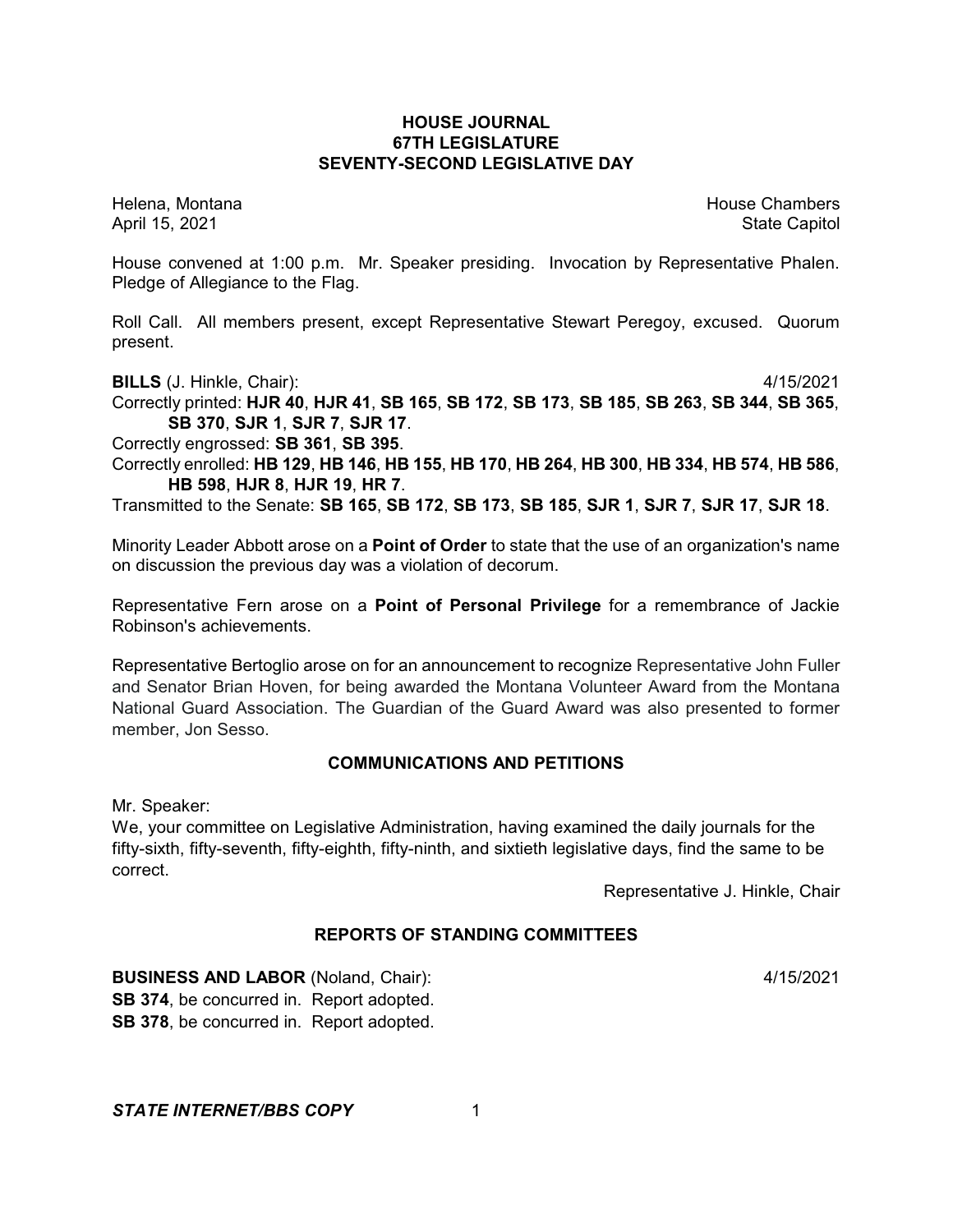**SB 395**, be amended as follows:

1. Title, line 13. **Following**: "PROVIDING" **Strike**: "A DELAYED"

2. Title, line 13. **Strike**: "DATE" **Insert**: "DATES"

3. Page 26, line 18. **Strike:** "date" **Insert:** "dates"

4. Page 26, line 18. **Strike**: "[This act]" **Insert**: "(1) Except as provided in subsection (2), [this act]"

5. Page 26. **Following**: line 18 **Insert**: "(2) [Section 10] and this section are effective on passage and approval."

And, as amended, be concurred in. Report adopted.

**SB 396**, be concurred in. Report adopted.

**JUDICIARY** (Usher, Chair): 4/14/2021 **SB 361**, be amended as follows:

1. Page 1, line 16. **Following**: the first "a" **Insert**: "felony"

2. Page 1, line 17. **Following**: the third "a" **Insert**: "felony"

3. Page 1, line 18. **Strike**: "may" **Insert**: "must"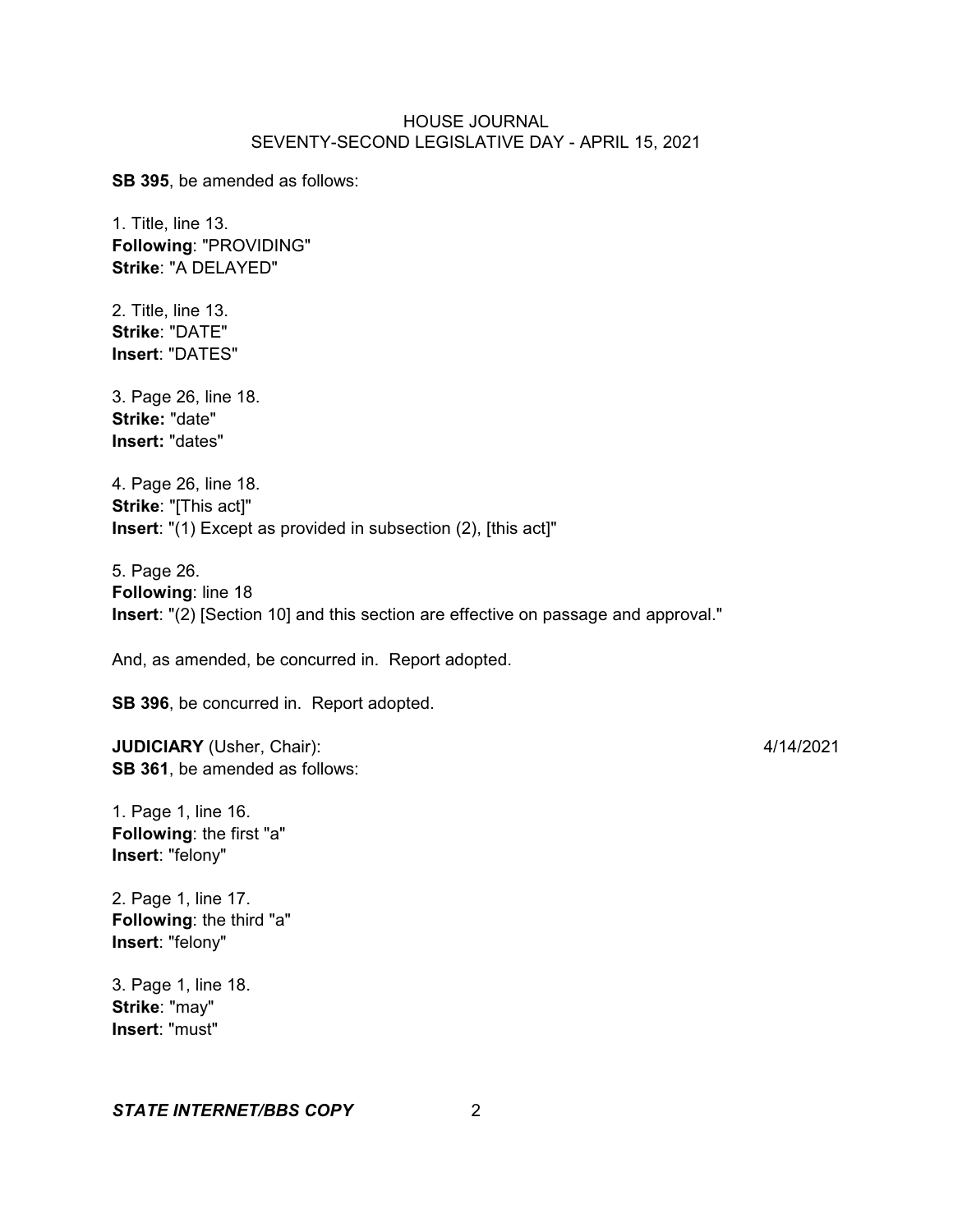4. Page 1, line 18 through line 19. **Strike**: "or" on line 18 through "must" on line 19 **Insert**: "and"

5. Page 1, line 19 through line 20. **Strike**: the second "county" on line 19 through "court" on line 20 **Insert**: "sentencing court's jurisdiction"

6. Page 1, line 23. **Following**: "2]" **Insert**: "and the petitioner has remained a law-abiding citizen"

7. Page 1.

**Following**: line 23

Insert: "(5) An individual may not request a certificate of rehabilitation while charged with or pending a felony offense, a misdemeanor offense with a possible penalty of up to 1 year in jail, or a revocation of a conditional discharge under 46-23-1020(2) or revocation of parole of a suspended sentence."

8. Page 1, line 24. **Strike**: "(5)" **Insert**: "(6)" **Following**: "shall" **Strike**: "also"

9. Page 1, line 26. **Following**: "rehabilitation" **Strike**: "and is considered rehabilitated"

10. Page 2, line 7. **Following**: "or" **Insert**: "a minimum of"

11. Page 2, line 10 through line 13. **Following**: "community" on line 10 **Strike**: "; and" on line 10 through "offense" on line 13

12. Page 2, line 21. **Strike**: "the" **Insert**: "a properly issued"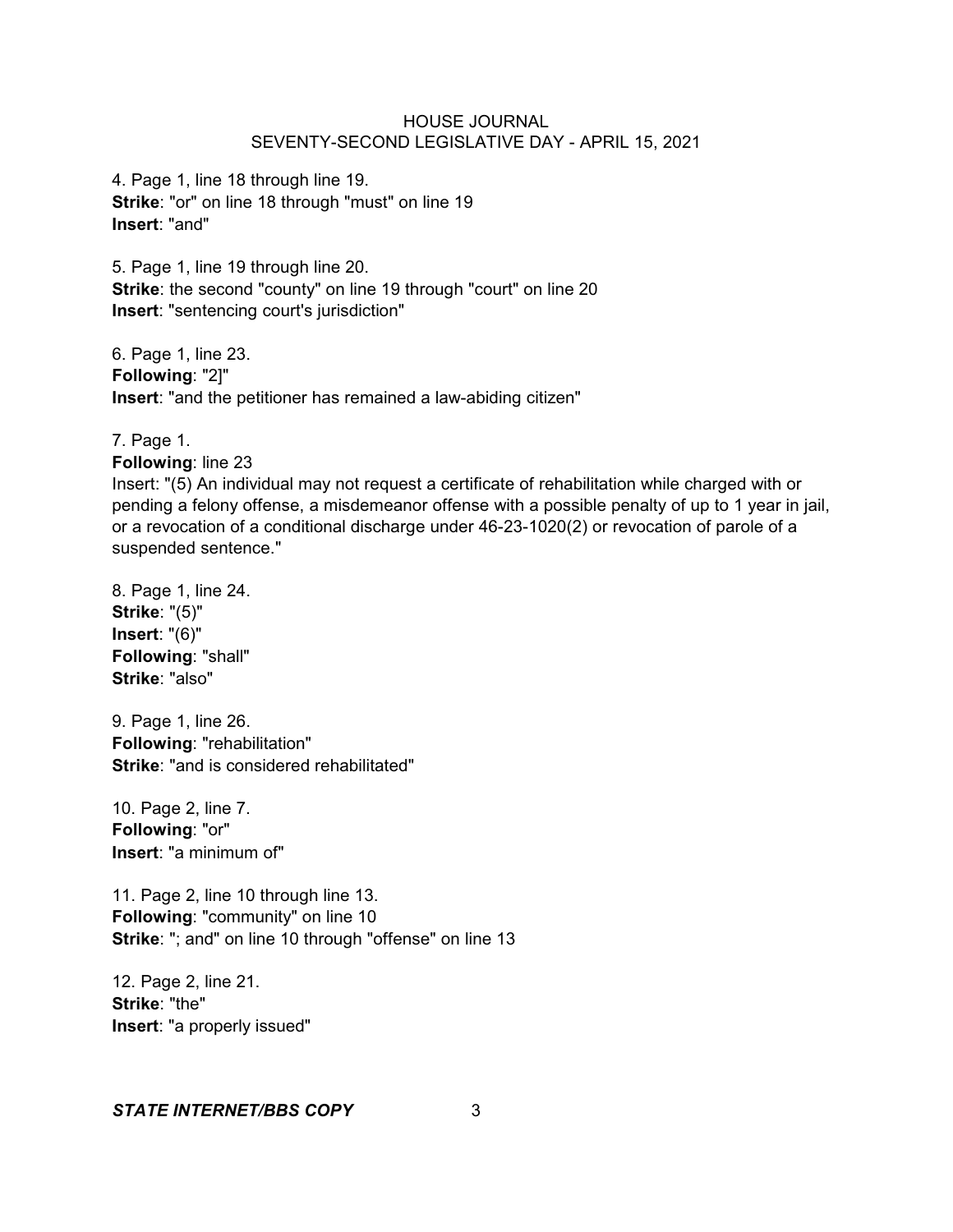| <b>HOUSE JOURNAL</b>                            |
|-------------------------------------------------|
| SEVENTY-SECOND LEGISLATIVE DAY - APRIL 15, 2021 |

13. Page 2, line 22 through line 23. **Strike**: "described" on line 22 through "In" on line 23 **Insert**: "with a possible penalty of up to 1 year in jail, in"

14. Page 2, line 25 through line 26. **Following**: "rehabilitation." on line 25 **Strike**: remainder of line 25 through line 26 in their entirety

15. Page 3, line 4. **Following**: "record" **Insert**: "solely on account that the tenant has a criminal record"

16. Page 4, line 5. **Following**: "character" **Insert**: "for the purposes of vocational and professional licensing"

17. Page 5, line 7. **Following**: the first "court" **Strike**: "or the district court in the judicial district in which the person resides"

And, as amended, be concurred in. Report adopted.

## **TRANSPORTATION** (Loge, Chair): 4/14/2021

**SB 392**, be concurred in. Report adopted.

#### **MESSAGES FROM THE SENATE**

**House bills** concurred in and returned to the House: 4/13/2021

**HB 391**, introduced by F. Fleming **HB 477**, introduced by K. Zolnikov **HB 517**, introduced by B. Mercer **HB 549**, introduced by S. Kerns

**House bills** concurred in as amended and returned to the House for concurrence in Senate amendments:

4/13/2021

**HB 221**, introduced by A. Buckley **HB 450**, introduced by S. Gunderson **HB 483**, introduced by C. Knudsen **HB 498**, introduced by S. Gunderson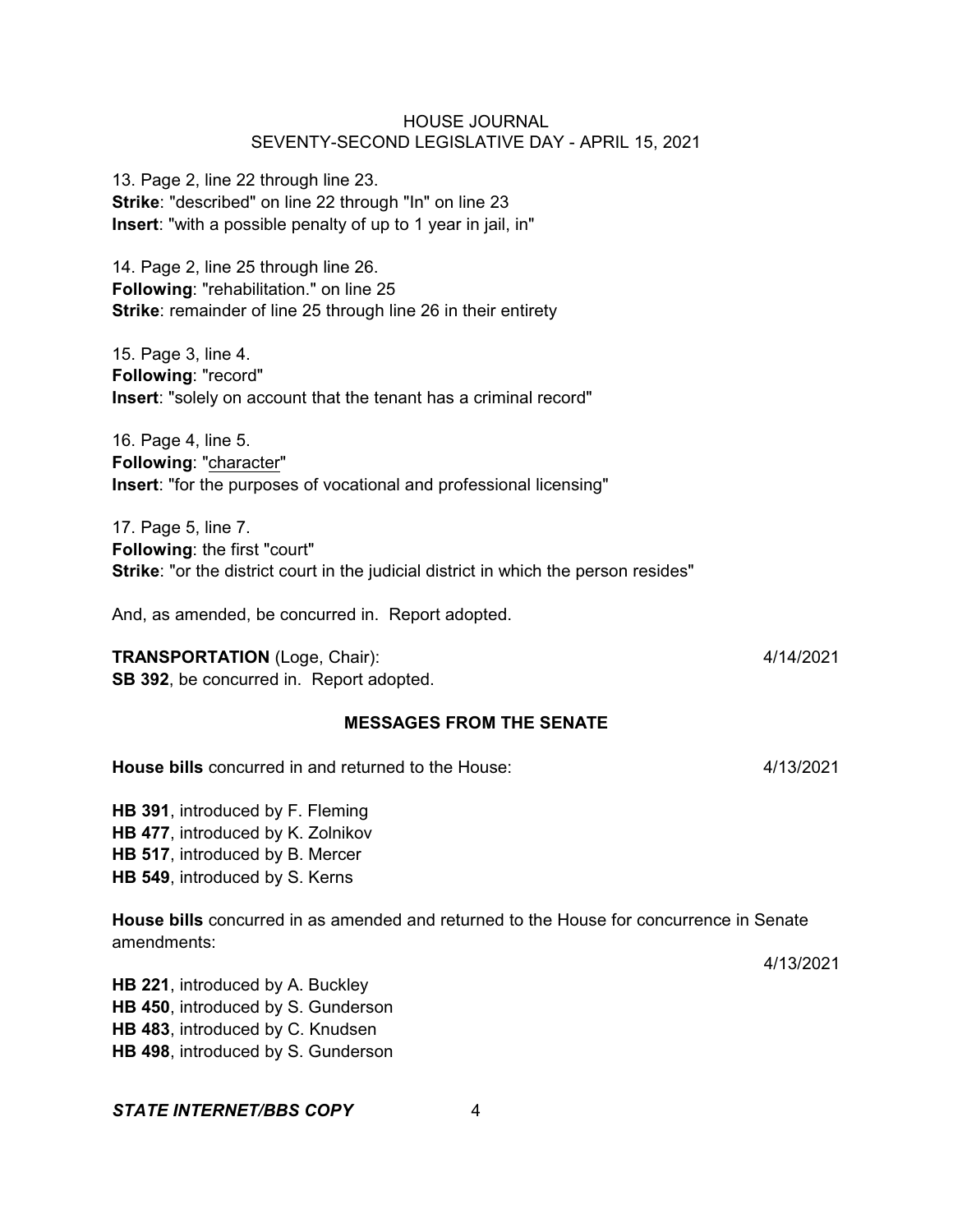**HB 503**, introduced by D. Lenz **HB 554**, introduced by J. Kassmier

| House bill not concurred in and returned to the House: | 4/13/2021 |
|--------------------------------------------------------|-----------|
| <b>HB 509, introduced by D. Tenenbaum</b>              |           |

**House amendments to Senate bill** concurred in: 4/13/2021

**SB 47**, introduced by R. Lynch

### **MESSAGES FROM THE GOVERNOR**

April 14, 2021

The Honorable Wylie Galt Speaker of the House State Capitol Helena, Montana 59620

Dear Speaker Galt:

On Wednesday, April 14, 2021, I signed the following bills:

**House Bill 152** - Duram **House Bill 173** - Loge **House Bill 226** - Zolnikov **House Bill 243** - Hopkins **House Bill 310** - Buckley **House Bill 446** - Marshall

The bills have been delivered to the Secretary of State's office.

Sincerely,

GREG GIANFORTE Governor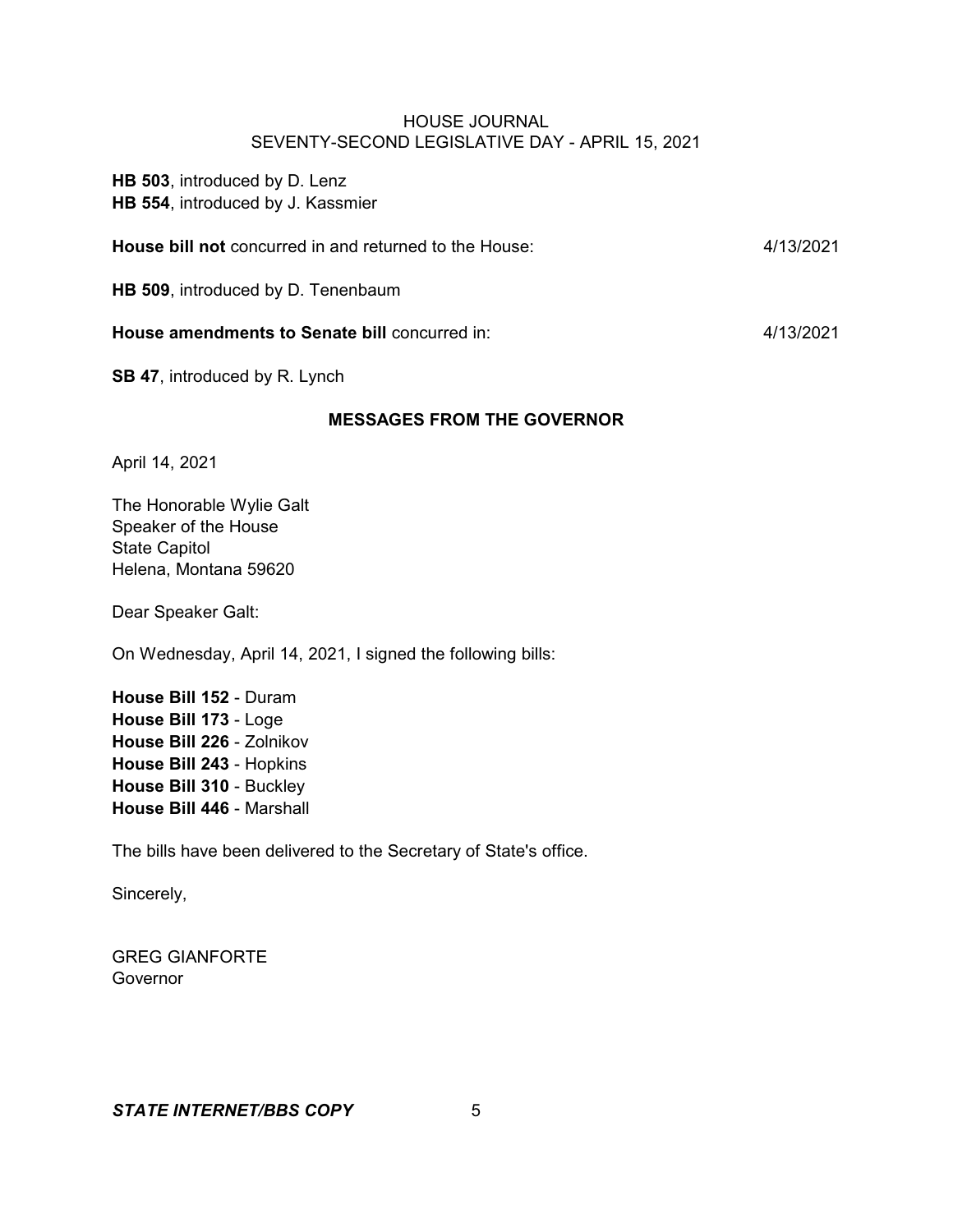# **FIRST READING AND COMMITMENT OF BILLS**

The following House joint resolution was introduced, read first time, and referred to committee:

**HJR 43**, introduced by B. Mercer, referred to Judiciary.

# **SECOND READING OF BILLS (COMMITTEE OF THE WHOLE)**

Majority Leader Vinton moved the House resolve itself into a Committee of the Whole for consideration of business on second reading. Motion carried. Representative Hopkins in the chair.

Mr. Speaker: We, your Committee of the Whole, having had under consideration business on second reading, recommend as follows:

**SB 87** - Representative Custer moved **SB 87** be concurred in. Motion carried as follows:

Yeas: Abbott, Anderson, Bartel, Beard, Bedey, Berglee, Bertoglio, Binkley, Bishop, Brewster, Buckley, Buttrey, Caferro, Carlson, Curdy, Custer, Dooling, Dunwell, Duram, Farris-Olsen, Fern, Fielder, Fitzgerald, Fleming, Frazer, Fuller, Funk, Galloway, Garner, Gillette, Gist, Greef, Gunderson, Hamilton, Harvey, Hawk, Hayman, Hill, Hinkle J, Holmlund, Hopkins, Jones, Karjala, Kassmier, Keane, Kelker, Keogh, Kerns, Kerr-Carpenter, Knudsen C, Knudsen R, Kortum, Lenz, Ler, Loge, Malone, Marler, Marshall, McKamey, Mercer, Mitchell, Moore, Nave, Noland, Novak, Olsen, Patelis, Phalen, Putnam, Read, Regier A, Regier M, Reksten, Ricci, Running Wolf, Schillinger, Seekins-Crowe, Sheldon-Galloway, Skees, Smith, Stafman, Stewart Peregoy, Stromswold, Sullivan, Tenenbaum, Thane, Trebas, Usher, Vinton, Walsh, Weatherwax, Welch, Whiteman Pena, Whitman, Zolnikov, Mr. Speaker. Total 96

Nays: France, Hinkle C, Tschida, Windy Boy. Total 4

Voted absentee: Stewart Peregoy, Aye.

Excused: Stewart Peregoy. Total 1

Absent or not voting: None. Total 0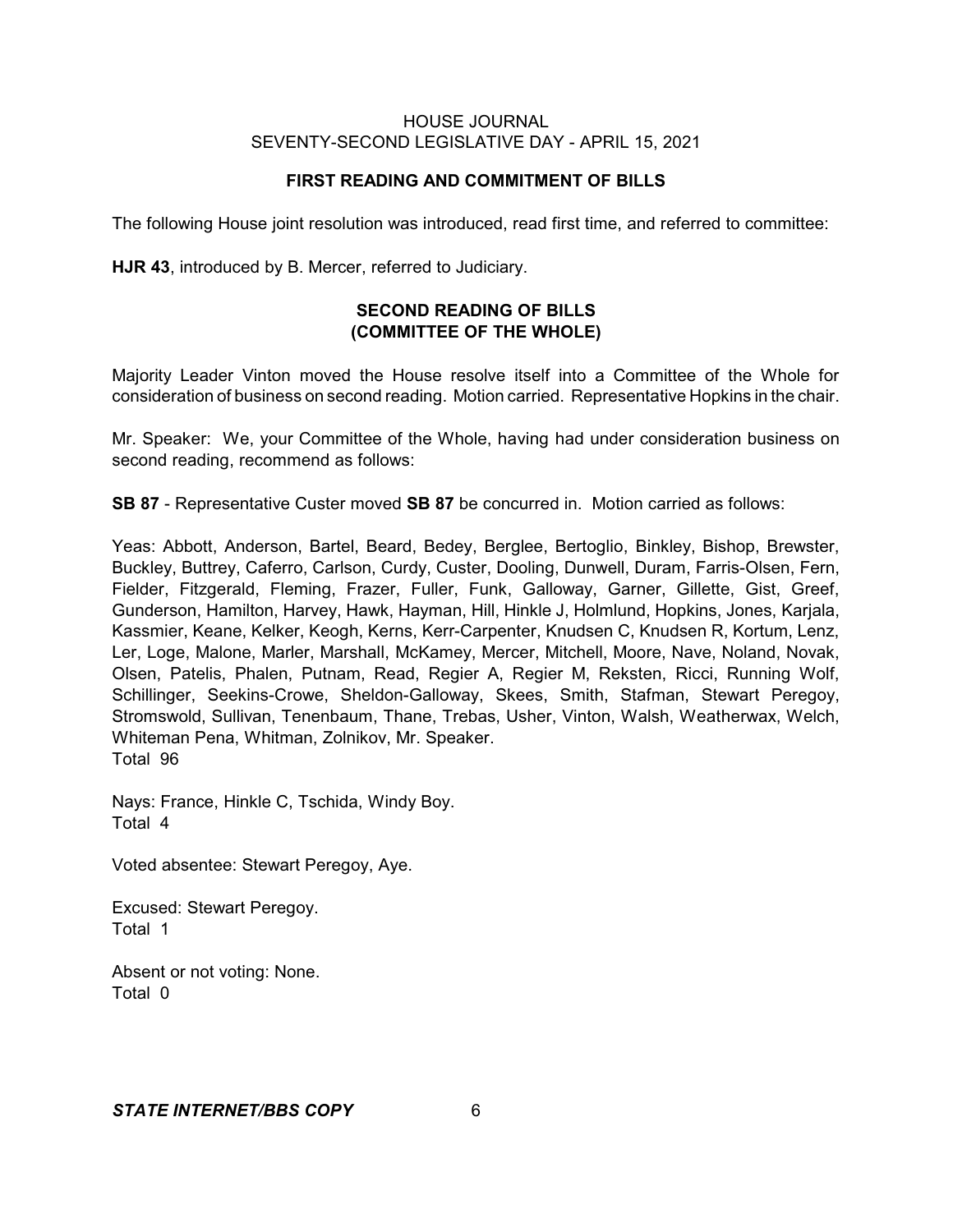**SB 134** - Representative Zolnikov moved **SB 134** be concurred in. Motion carried as follows:

Yeas: Abbott, Anderson, Bartel, Beard, Bedey, Berglee, Bertoglio, Binkley, Bishop, Brewster, Buckley, Buttrey, Caferro, Carlson, Curdy, Custer, Dooling, Dunwell, Duram, Farris-Olsen, Fern, Fielder, Fitzgerald, Fleming, Frazer, Fuller, Funk, Galloway, Garner, Gillette, Gist, Greef, Gunderson, Hamilton, Harvey, Hawk, Hayman, Hinkle C, Hinkle J, Holmlund, Hopkins, Jones, Karjala, Kassmier, Keane, Kelker, Keogh, Kerns, Kerr-Carpenter, Knudsen C, Knudsen R, Kortum, Lenz, Ler, Loge, Malone, Marler, Marshall, McKamey, Mercer, Mitchell, Moore, Nave, Noland, Novak, Olsen, Patelis, Phalen, Putnam, Read, Regier A, Regier M, Reksten, Ricci, Running Wolf, Schillinger, Seekins-Crowe, Sheldon-Galloway, Skees, Smith, Stafman, Stewart Peregoy, Stromswold, Sullivan, Tenenbaum, Thane, Trebas, Usher, Vinton, Walsh, Weatherwax, Welch, Whiteman Pena, Whitman, Windy Boy, Zolnikov, Mr. Speaker. Total 97

Nays: Hill, Tschida. Total 2

Voted absentee: Stewart Peregoy, Aye.

Excused: Stewart Peregoy. Total 1

Absent or not voting: France. Total 1

**SB 142** - Representative Stromswold moved **SB 142** be concurred in. Motion carried as follows:

Yeas: Anderson, Bartel, Beard, Bedey, Berglee, Bertoglio, Binkley, Brewster, Buttrey, Carlson, Custer, Dooling, Duram, Fern, Fielder, Fitzgerald, Fleming, France, Frazer, Fuller, Galloway, Garner, Gillette, Gist, Gunderson, Harvey, Hill, Hinkle C, Hinkle J, Holmlund, Hopkins, Jones, Karjala, Kerns, Knudsen C, Knudsen R, Lenz, Ler, Loge, Malone, Marler, Marshall, McKamey, Mitchell, Moore, Nave, Noland, Patelis, Phalen, Putnam, Read, Regier M, Reksten, Ricci, Schillinger, Seekins-Crowe, Sheldon-Galloway, Stromswold, Trebas, Tschida, Usher, Vinton, Walsh, Weatherwax, Windy Boy, Zolnikov, Mr. Speaker. Total 67

Nays: Abbott, Bishop, Buckley, Caferro, Curdy, Dunwell, Farris-Olsen, Funk, Greef, Hamilton, Hawk, Hayman, Keane, Kelker, Keogh, Kerr-Carpenter, Kortum, Novak, Olsen, Running Wolf, Smith, Stafman, Stewart Peregoy, Sullivan, Tenenbaum, Thane, Welch, Whiteman Pena, Whitman.

Total 29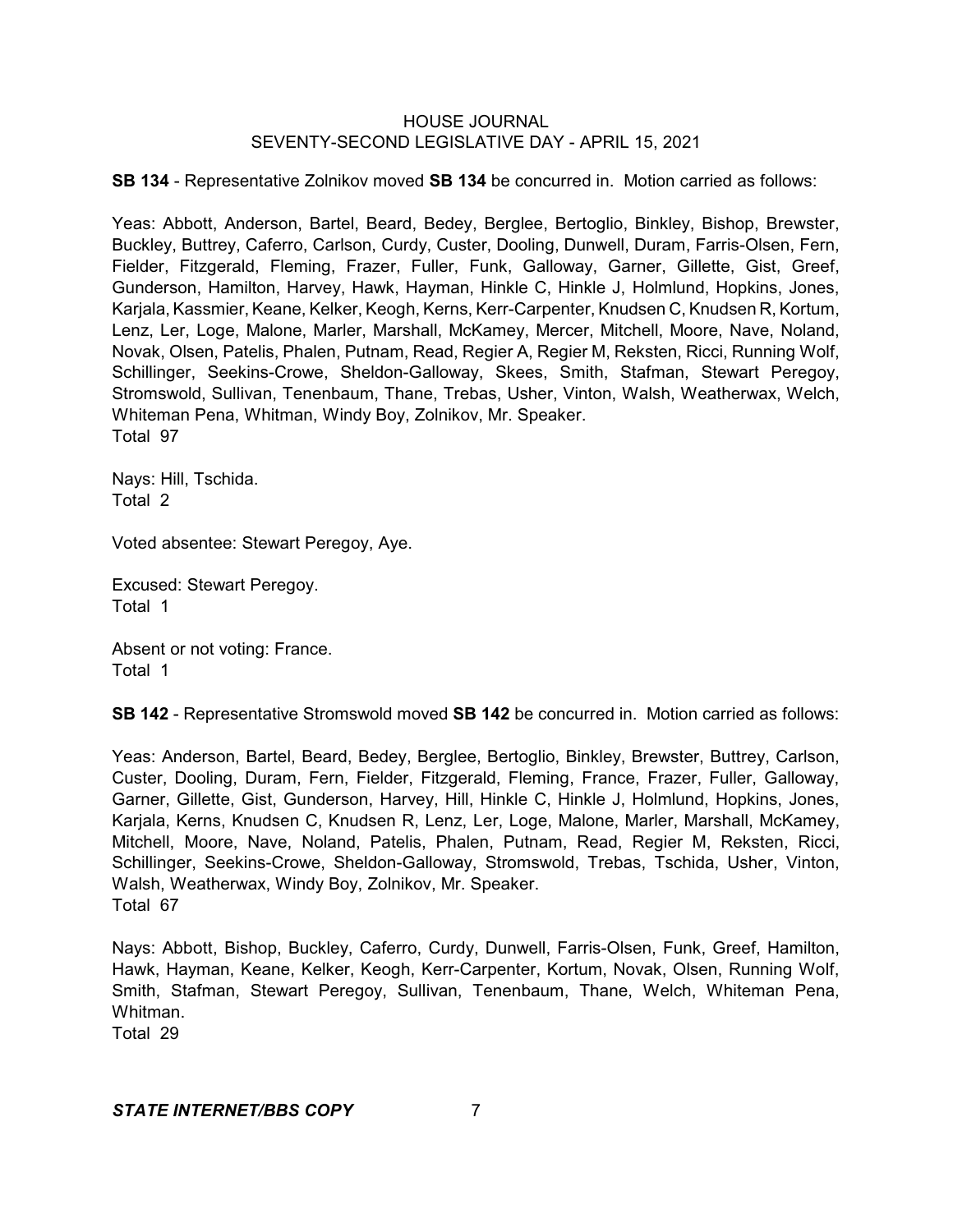Voted absentee: Stewart Peregoy, No.

Excused: Stewart Peregoy. Total 1

Absent or not voting: Kassmier, Mercer, Regier A, Skees. Total 4

**SB 149** - Representative A. Regier moved **SB 149** be concurred in.

**SB 149** - Representative Stafman moved **SB 149**, second reading copy, be amended as follows:

1. Title, line 7. **Following:** "33-1-102" **Insert: "," Strike:** "AND"

2. Title, line 8. **Following:** "33-1-201," **Insert:** "AND 33-1-311,"

3. Page 1, line 27. **Following:** "request;" **Strike:** "and"

4. Page 1. **Following:** line 27

**Insert:** "(e) that applies at least 80% of the gifts or other payments made by members to payment for the eligible medical expenses submitted by members;

 (f) that does not require arbitration as a condition of participation; and" **Renumber:** subsequent subsections

5. Page 2, line 1. **Strike:** "(1)(e)" **Insert:** "(1)(g)"

6. Page 2.

**Following:** line 17

**Insert:** "(3) (a) Each entity that represents itself as a health care sharing ministry shall file annual statements, including supporting documentation, with the commissioner of insurance provided for in 2-15-1903 no later than September 30 of each year to verify that the entity meets the requirements of subsections (1)(e) and (1)(f). The commissioner shall examine the material to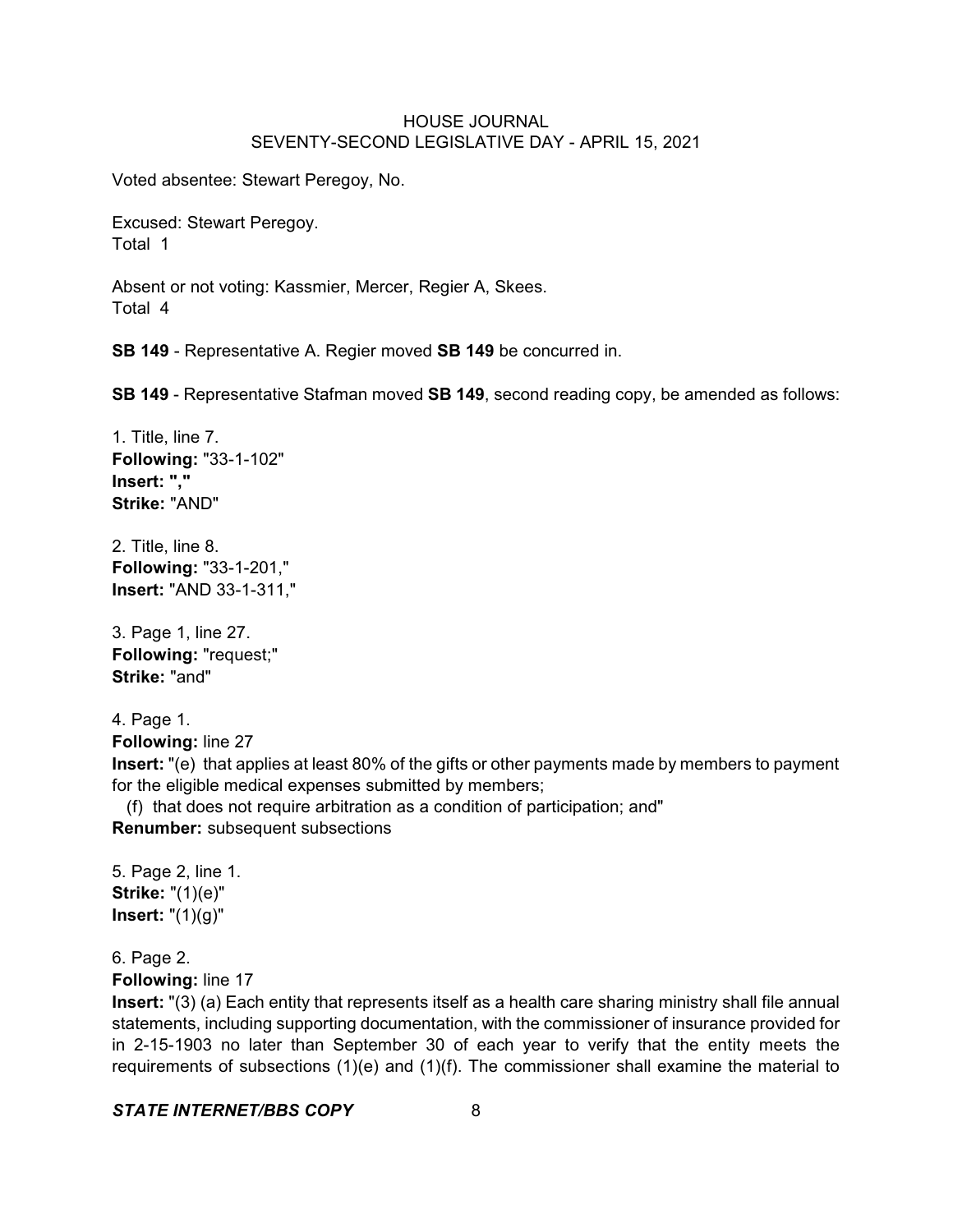determine whether the entity meets the requirements.

(b) An entity that fails to file the statement and supporting documentation or that does not meet the requirements of subsections (1)(e) and (1)(f) is considered an insurer as defined in 33-1-201 and is subject to regulation under Title 33.""

7. Page 5.

**Following:** line 28

**Insert:** "**Section 4.** Section 33-1-311, MCA, is amended to read:

"33-1-311. General powers and duties. (1) The commissioner shall enforce the applicable provisions of the laws of this state and shall execute the duties imposed on the commissioner by the laws of this state.

(2) The commissioner has the powers and authority expressly conferred upon the commissioner by or reasonably implied from the provisions of the laws of this state.

(3) Except as otherwise provided in 33-39-101, the commissioner shall administer the department to ensure that the interests of insurance consumers are protected.

(4) (a) The commissioner may conduct examinations and investigations of insurance matters, in addition to examinations and investigations expressly authorized, as the commissioner considers proper, to determine whether any person has violated any provision of the laws of this state or to secure information useful in the lawful administration of any provision. The cost of additional examinations and investigations must be borne by the state.

(b) The commissioner shall examine the filings submitted by health care sharing ministries pursuant to [section 1] to determine whether the entities are subject to regulation under this title. The commissioner may request the filings from an entity that has not filed with the commissioner if the commissioner receives an inquiry related to the entity.

(5) The commissioner shall maintain as confidential any information or document received from: (a) the national association of insurance commissioners; or

(b) another state agency, an insurance department from another state, a federal agency, the interstate insurance product regulation commission, or a foreign government that treats the same information or document as confidential. The commissioner may provide information or documents, including information or documents that are confidential, to another state agency, the national association of insurance commissioners, a state or federal law enforcement agency, a federal agency, the interstate insurance product regulation commission, a foreign government, or an insurance department in another state if the recipient agrees to maintain the confidentiality of the information or documents.

(6) The department is a criminal justice agency as defined in 44-5-103.""

**Renumber:** subsequent sections

Amendment **not** adopted as follows:

Yeas: Abbott, Bishop, Buckley, Caferro, Curdy, Dunwell, Farris-Olsen, Fern, France, Hamilton, Harvey, Hawk, Hayman, Karjala, Keane, Kelker, Keogh, Kerr-Carpenter, Kortum, Marler, Novak,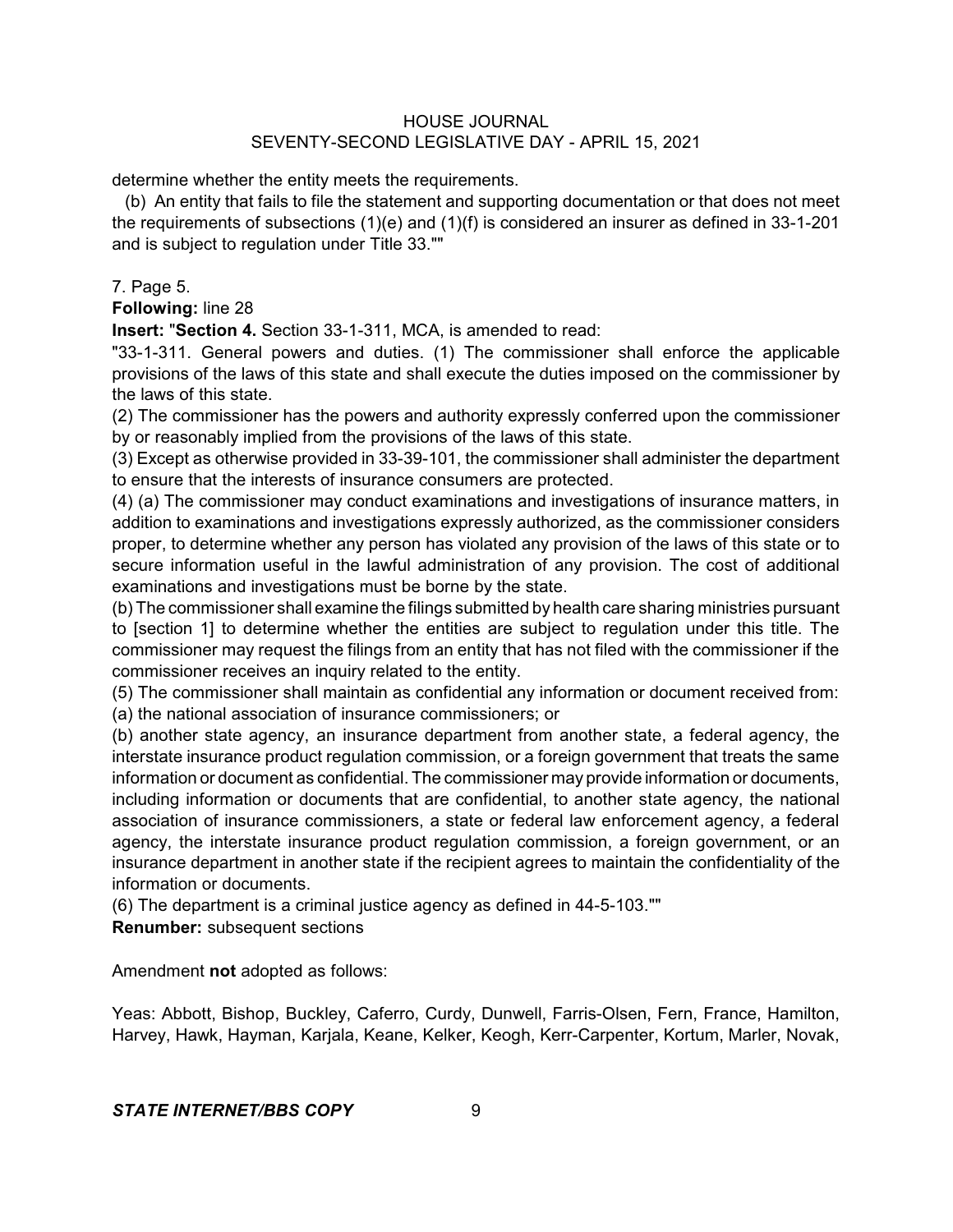Olsen, Running Wolf, Smith, Stafman, Stewart Peregoy, Sullivan, Tenenbaum, Thane, Weatherwax, Whiteman Pena, Windy Boy. Total 32

Nays: Anderson, Bartel, Beard, Bedey, Berglee, Bertoglio, Binkley, Brewster, Buttrey, Carlson, Custer, Dooling, Duram, Fielder, Fitzgerald, Fleming, Frazer, Fuller, Funk, Galloway, Garner, Gillette, Gist, Greef, Gunderson, Hill, Hinkle C, Hinkle J, Holmlund, Hopkins, Jones, Kassmier, Kerns, Knudsen C, Knudsen R, Lenz, Ler, Loge, Malone, McKamey, Mercer, Mitchell, Moore, Nave, Noland, Patelis, Phalen, Putnam, Read, Regier A, Regier M, Reksten, Ricci, Schillinger, Seekins-Crowe, Sheldon-Galloway, Skees, Stromswold, Trebas, Tschida, Usher, Vinton, Walsh, Welch, Whitman, Zolnikov, Mr. Speaker. Total 67

Voted absentee: Stewart Peregoy, Aye.

Excused: Stewart Peregoy. Total 1

Absent or not voting: Marshall. Total 1

**SB 149** - Representative A. Regier moved **SB 149** be concurred in. Motion carried as follows:

Yeas: Anderson, Bartel, Beard, Bedey, Berglee, Bertoglio, Binkley, Brewster, Buttrey, Caferro, Carlson, Custer, Dooling, Duram, Fern, Fielder, Fitzgerald, Fleming, Frazer, Fuller, Galloway, Garner, Gillette, Gist, Greef, Gunderson, Hill, Hinkle C, Hinkle J, Holmlund, Hopkins, Jones, Kassmier, Kerns, Knudsen C, Knudsen R, Lenz, Ler, Loge, Malone, Marshall, McKamey, Mercer, Mitchell, Moore, Nave, Noland, Patelis, Phalen, Putnam, Read, Regier A, Regier M, Reksten, Ricci, Schillinger, Seekins-Crowe, Sheldon-Galloway, Skees, Stromswold, Trebas, Tschida, Usher, Vinton, Walsh, Whitman, Zolnikov, Mr. Speaker. Total 68

Nays: Abbott, Bishop, Buckley, Curdy, Dunwell, Farris-Olsen, France, Funk, Hamilton, Harvey, Hawk, Hayman, Karjala, Keane, Kelker, Keogh, Kerr-Carpenter, Kortum, Marler, Novak, Olsen, Running Wolf, Smith, Stafman, Stewart Peregoy, Sullivan, Tenenbaum, Thane, Welch, Whiteman Pena, Windy Boy. Total 31

Voted absentee: Stewart Peregoy, No.

Excused: Stewart Peregoy. Total 1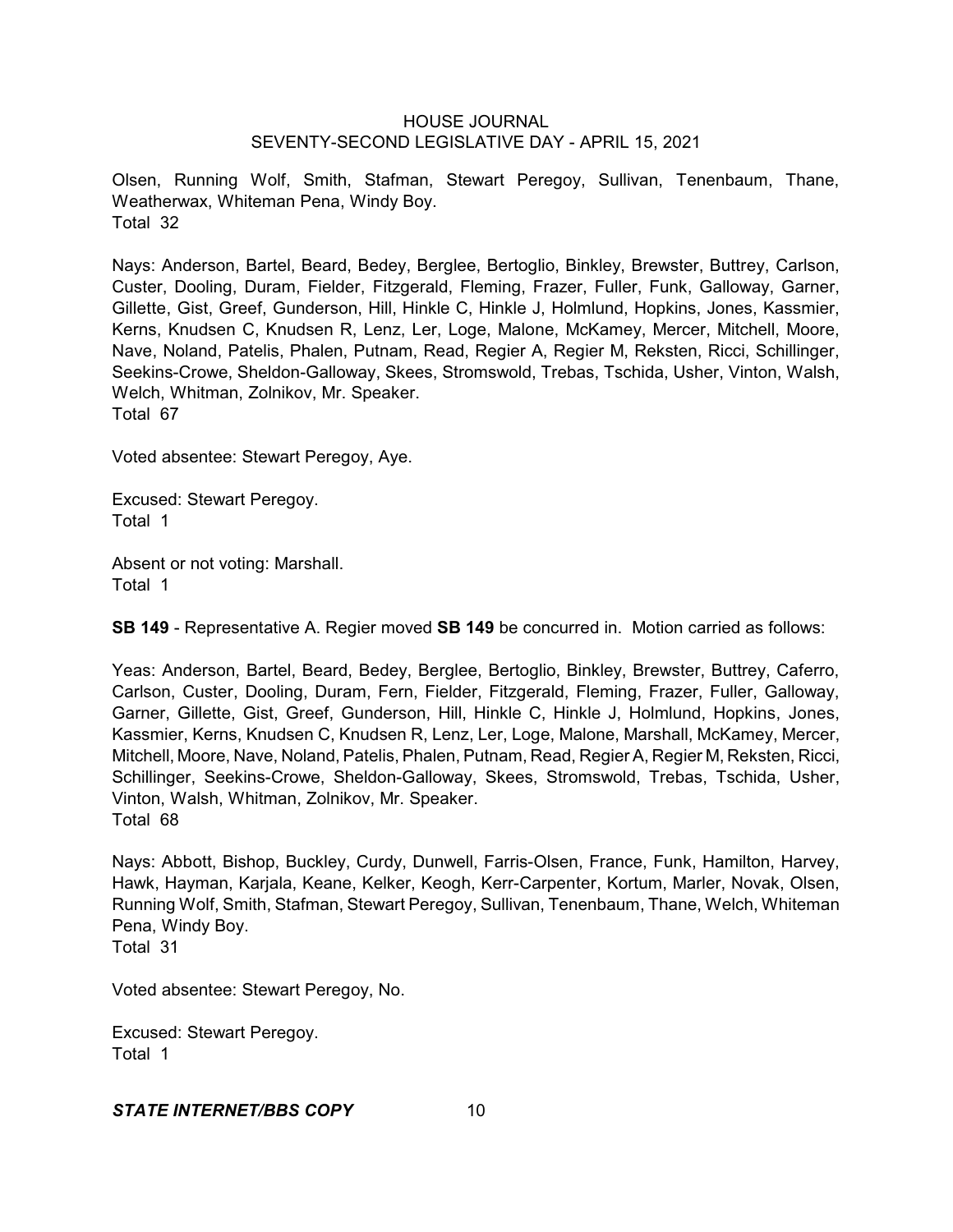Absent or not voting: Weatherwax. Total 1

**SB 155** - Majority Leader Vinton moved **SB 155** be concurred in. Motion carried as follows:

Yeas: Abbott, Anderson, Bartel, Beard, Bedey, Berglee, Bertoglio, Binkley, Bishop, Brewster, Buckley, Buttrey, Caferro, Carlson, Curdy, Custer, Dooling, Dunwell, Duram, Farris-Olsen, Fern, Fielder, Fitzgerald, Fleming, France, Frazer, Fuller, Funk, Galloway, Garner, Gillette, Gist, Greef, Gunderson, Hamilton, Harvey, Hawk, Hayman, Hill, Hinkle C, Hinkle J, Holmlund, Hopkins, Jones, Karjala, Kassmier, Keane, Kelker, Keogh, Kerns, Kerr-Carpenter, Knudsen C, Knudsen R, Kortum, Lenz, Ler, Loge, Malone, Marler, Marshall, McKamey, Mercer, Mitchell, Moore, Nave, Noland, Novak, Olsen, Patelis, Phalen, Putnam, Read, Regier A, Regier M, Reksten, Ricci, Running Wolf, Schillinger, Seekins-Crowe, Sheldon-Galloway, Skees, Smith, Stafman, Stewart Peregoy, Stromswold, Sullivan, Tenenbaum, Thane, Trebas, Tschida, Usher, Vinton, Walsh, Welch, Whiteman Pena, Whitman, Windy Boy, Zolnikov, Mr. Speaker. Total 99

Nays: Weatherwax. Total 1

Voted absentee: Stewart Peregoy, Aye.

Excused: Stewart Peregoy. Total 1

Absent or not voting: None. Total 0

**SB 183** - Representative Brewster moved **SB 183** be concurred in. Motion carried as follows:

Yeas: Anderson, Bartel, Beard, Bedey, Berglee, Bertoglio, Binkley, Brewster, Buttrey, Carlson, Custer, Dooling, Duram, Fielder, Fitzgerald, Fleming, Frazer, Fuller, Galloway, Garner, Gillette, Gist, Greef, Gunderson, Hill, Hinkle C, Hinkle J, Holmlund, Hopkins, Jones, Kassmier, Kerns, Knudsen C, Knudsen R, Lenz, Ler, Loge, Malone, Marshall, McKamey, Mercer, Mitchell, Moore, Nave, Noland, Patelis, Phalen, Putnam, Read, Regier A, Regier M, Reksten, Ricci, Schillinger, Seekins-Crowe, Sheldon-Galloway, Skees, Stromswold, Trebas, Tschida, Usher, Vinton, Walsh, Welch, Whitman, Zolnikov, Mr. Speaker. Total 67

Nays: Abbott, Bishop, Buckley, Caferro, Curdy, Dunwell, Farris-Olsen, Fern, France, Funk, Hamilton, Harvey, Hawk, Hayman, Karjala, Keane, Kelker, Keogh,Kerr-Carpenter, Kortum, Marler,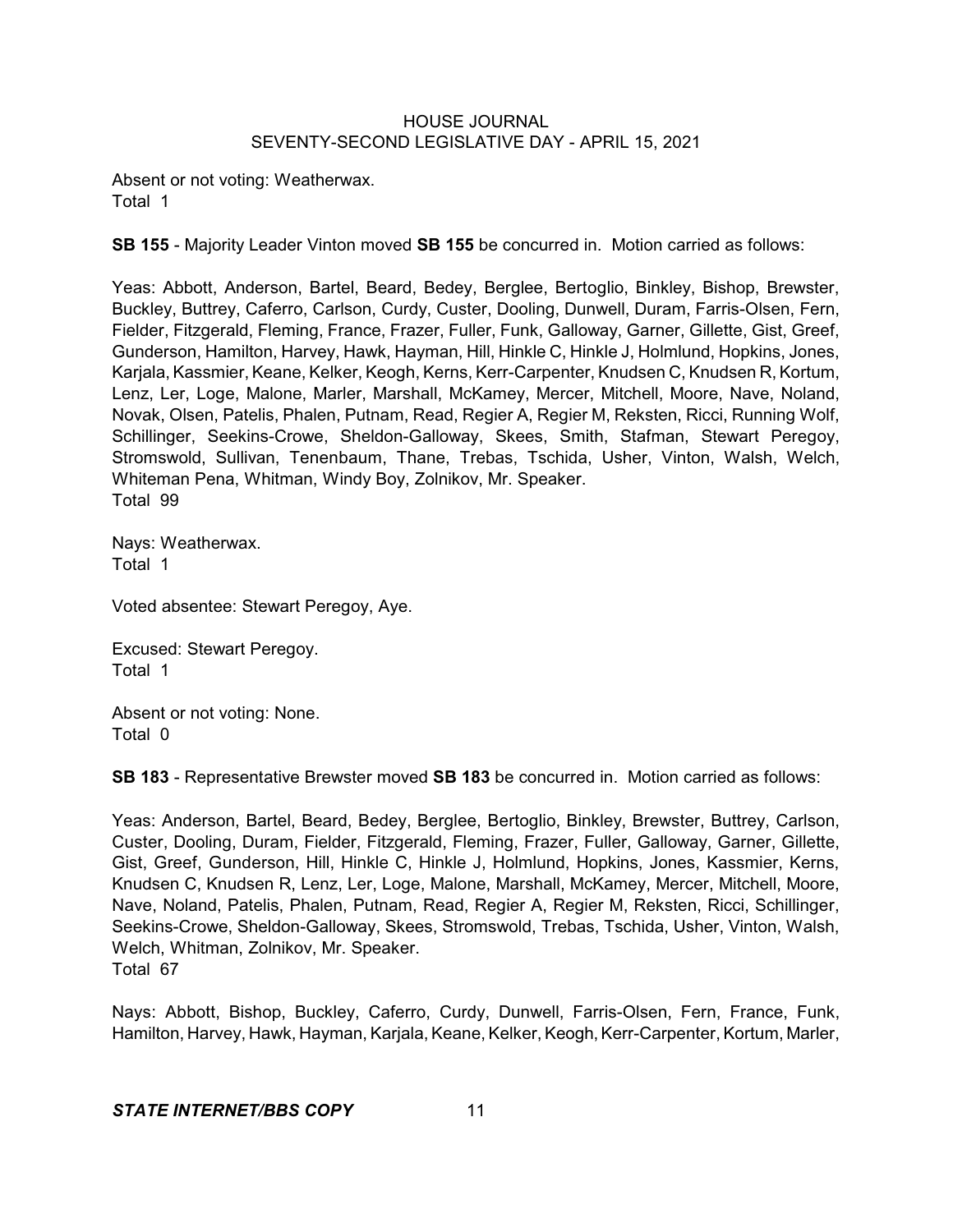Novak, Olsen, Running Wolf, Smith, Stafman, Stewart Peregoy, Sullivan, Tenenbaum, Thane, Weatherwax, Whiteman Pena, Windy Boy. Total 33

Voted absentee: Stewart Peregoy, No.

Excused: Stewart Peregoy. Total 1

Absent or not voting: None. Total 0

**SB 213** - Representative Skees moved **SB 213** be concurred in. Motion carried as follows:

Yeas: Bartel, Beard, Bedey, Berglee, Bertoglio, Binkley, Brewster, Buttrey, Carlson, Custer, Dooling, Duram, Fielder, Fitzgerald, Fleming, Frazer, Fuller, Galloway, Garner, Gillette, Gist, Greef, Gunderson, Hill, Hinkle C, Hinkle J, Holmlund, Hopkins, Jones, Kassmier, Kerns, Knudsen C, Knudsen R, Lenz, Ler, Loge, Malone, Marshall, McKamey, Mercer, Mitchell, Moore, Nave, Noland, Patelis, Phalen, Putnam, Read, Regier A, Regier M, Reksten, Ricci, Schillinger, Seekins-Crowe, Sheldon-Galloway, Skees, Stromswold, Trebas, Tschida, Usher, Vinton, Walsh, Welch, Whitman, Zolnikov, Mr. Speaker.

Total 66

Nays: Abbott, Bishop, Buckley, Caferro, Curdy, Dunwell, Farris-Olsen, Fern, France, Funk, Hamilton, Harvey, Hawk, Hayman, Karjala, Keane, Kelker, Keogh, Kerr-Carpenter, Kortum, Marler, Novak, Olsen, Running Wolf, Smith, Stafman, Stewart Peregoy, Sullivan, Tenenbaum, Thane, Weatherwax, Whiteman Pena, Windy Boy. Total 33

Voted absentee: Stewart Peregoy, No.

Excused: Stewart Peregoy. Total 1

Absent or not voting: Anderson. Total 1

**SB 219** - Representative Berglee moved **SB 219** be concurred in. Motion carried as follows:

Yeas: Anderson, Bartel, Beard, Bedey, Berglee, Bertoglio, Binkley, Brewster, Buckley, Buttrey, Carlson, Curdy, Custer, Dooling, Duram, Fern, Fielder, Fitzgerald, Fleming, France, Frazer, Fuller, Funk, Galloway, Garner, Gillette, Gist, Greef, Hill, Hinkle C, Hinkle J, Holmlund, Hopkins, Jones,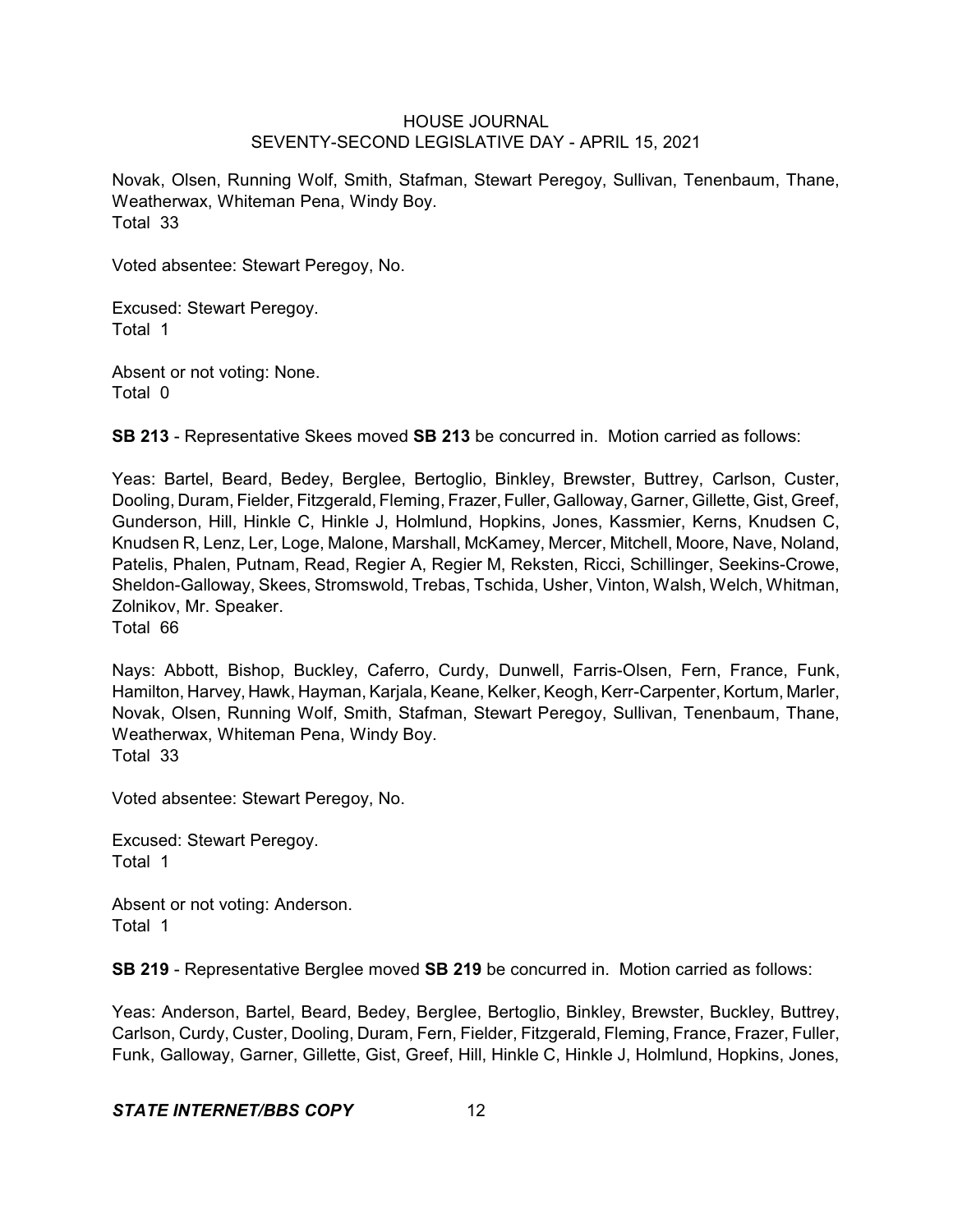Kassmier, Keane, Kerns, Kerr-Carpenter, Knudsen C, Knudsen R, Lenz, Ler, Loge, Malone, Marshall, McKamey, Mercer, Mitchell, Moore, Nave, Noland, Novak, Patelis, Phalen, Putnam, Read, Regier A, Regier M, Reksten, Ricci, Running Wolf, Schillinger, Seekins-Crowe, Sheldon-Galloway, Skees, Stafman, Thane, Trebas, Tschida, Usher, Vinton, Walsh, Weatherwax, Welch, Whitman, Windy Boy, Zolnikov, Mr. Speaker. Total 78

Nays: Abbott, Bishop, Caferro, Dunwell, Farris-Olsen, Hamilton, Harvey, Hawk, Hayman, Kelker, Keogh, Kortum, Marler, Olsen, Smith, Stewart Peregoy, Stromswold, Sullivan, Tenenbaum, Whiteman Pena. Total 20

Voted absentee: Stewart Peregoy, No.

Excused: Stewart Peregoy. Total 1

Absent or not voting: Gunderson, Karjala. Total 2

**SB 220** - Representative Garner moved **SB 220** be concurred in. Motion carried as follows:

Yeas: Anderson, Bartel, Beard, Bedey, Berglee, Bertoglio, Binkley, Brewster, Buttrey, Carlson, Curdy, Custer, Dooling, Duram, Fern, Fielder, Fitzgerald, Fleming, France, Frazer, Fuller, Funk, Galloway, Garner, Gillette, Gist, Greef, Gunderson, Harvey, Hawk, Hill, Hinkle J, Holmlund, Hopkins, Jones, Kassmier, Kerns, Knudsen C, Knudsen R, Lenz, Ler, Loge, Malone, Marshall, McKamey, Mercer, Mitchell, Moore, Nave, Noland, Novak, Patelis, Phalen, Putnam, Read, Regier A, Regier M, Reksten, Ricci, Schillinger, Seekins-Crowe, Sheldon-Galloway, Skees, Smith, Stromswold, Trebas, Tschida, Usher, Vinton, Walsh, Welch, Whiteman Pena, Whitman, Zolnikov, Mr. Speaker.

Total 75

Nays: Abbott, Bishop, Buckley, Caferro, Dunwell, Farris-Olsen, Hamilton, Hayman, Hinkle C, Karjala, Keane, Kelker, Keogh, Kerr-Carpenter, Kortum, Marler, Olsen, Running Wolf, Stafman, Stewart Peregoy, Sullivan, Tenenbaum, Thane, Weatherwax, Windy Boy. Total 25

Voted absentee: Stewart Peregoy, No.

Excused: Stewart Peregoy. Total 1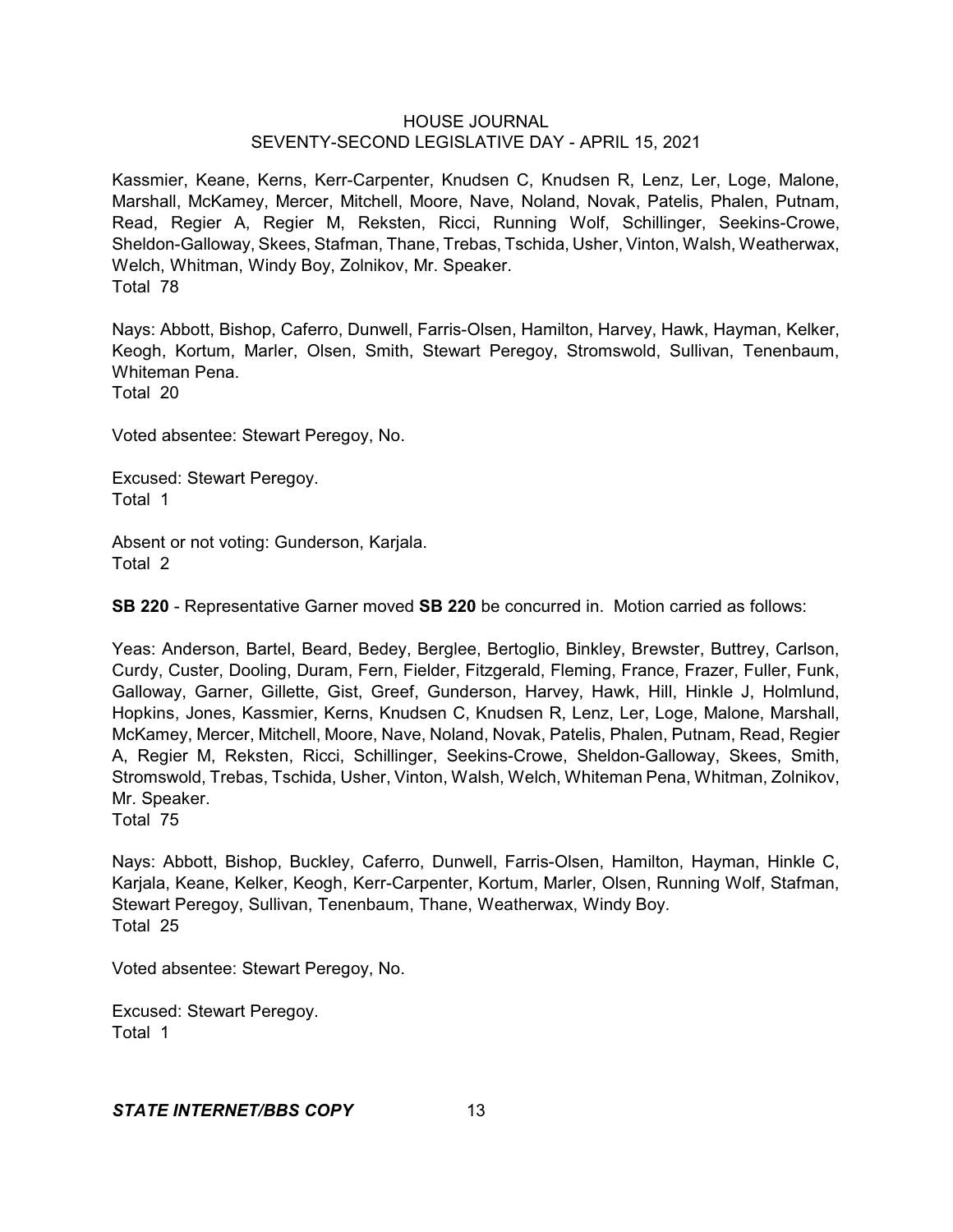Absent or not voting: None. Total 0

**SB 237** - Representative Duram moved **SB 237** be concurred in. Motion carried as follows:

Yeas: Anderson, Bartel, Beard, Bedey, Berglee, Bertoglio, Binkley, Brewster, Buttrey, Carlson, Custer, Dooling, Duram, Fern, Fielder, Fitzgerald, Fleming, Frazer, Fuller, Galloway, Garner, Gillette, Gist, Greef, Gunderson, Hill, Hinkle C, Hinkle J, Holmlund, Hopkins, Jones, Kassmier, Kelker, Kerns, Knudsen C, Knudsen R, Lenz, Ler, Loge, Malone, Marshall, McKamey, Mercer, Mitchell, Moore, Nave, Noland, Patelis, Phalen, Putnam, Read, Regier A, Regier M, Reksten, Ricci, Schillinger, Seekins-Crowe, Sheldon-Galloway, Skees, Stromswold, Trebas, Tschida, Usher, Vinton, Walsh, Welch, Whitman, Zolnikov, Mr. Speaker. Total 69

Nays: Abbott, Bishop, Buckley, Caferro, Curdy, Dunwell, Farris-Olsen, France, Funk, Hamilton, Harvey, Hawk, Hayman, Karjala, Keane, Keogh, Kerr-Carpenter, Kortum, Marler, Novak, Olsen, Running Wolf, Smith, Stafman, Stewart Peregoy, Sullivan, Tenenbaum, Thane, Weatherwax, Whiteman Pena, Windy Boy.

Total 31

Voted absentee: Stewart Peregoy, No.

Excused: Stewart Peregoy. Total 1

Absent or not voting: None. Total 0

**SB 243** - Representative Seekins-Crowe moved **SB 243** be concurred in. Motion carried as follows:

Yeas: Abbott, Anderson, Bartel, Bedey, Berglee, Bertoglio, Binkley, Bishop, Brewster, Buckley, Caferro, Carlson, Curdy, Custer, Dooling, Dunwell, Duram, Farris-Olsen, Fern, Fielder, Fitzgerald, Fleming, France, Frazer, Fuller, Funk, Galloway, Garner, Gillette, Gist, Greef, Gunderson, Hamilton, Harvey, Hawk, Hill, Hinkle C, Hinkle J, Holmlund, Hopkins, Jones, Karjala, Kassmier, Keane, Kelker, Keogh, Kerns, Kerr-Carpenter, Knudsen C, Knudsen R, Kortum, Lenz, Ler, Loge, Malone, Marler, Marshall, McKamey, Mercer, Mitchell, Moore, Nave, Noland, Novak, Olsen, Patelis, Phalen, Putnam, Read, Regier A, Regier M, Reksten, Ricci, Running Wolf, Schillinger, Seekins-Crowe, Sheldon-Galloway, Skees, Smith, Stewart Peregoy, Stromswold, Sullivan, Tenenbaum, Thane, Trebas, Tschida, Usher,Vinton, Walsh,Weatherwax, Welch, Whiteman Pena, Whitman, Windy Boy, Zolnikov, Mr. Speaker. Total 96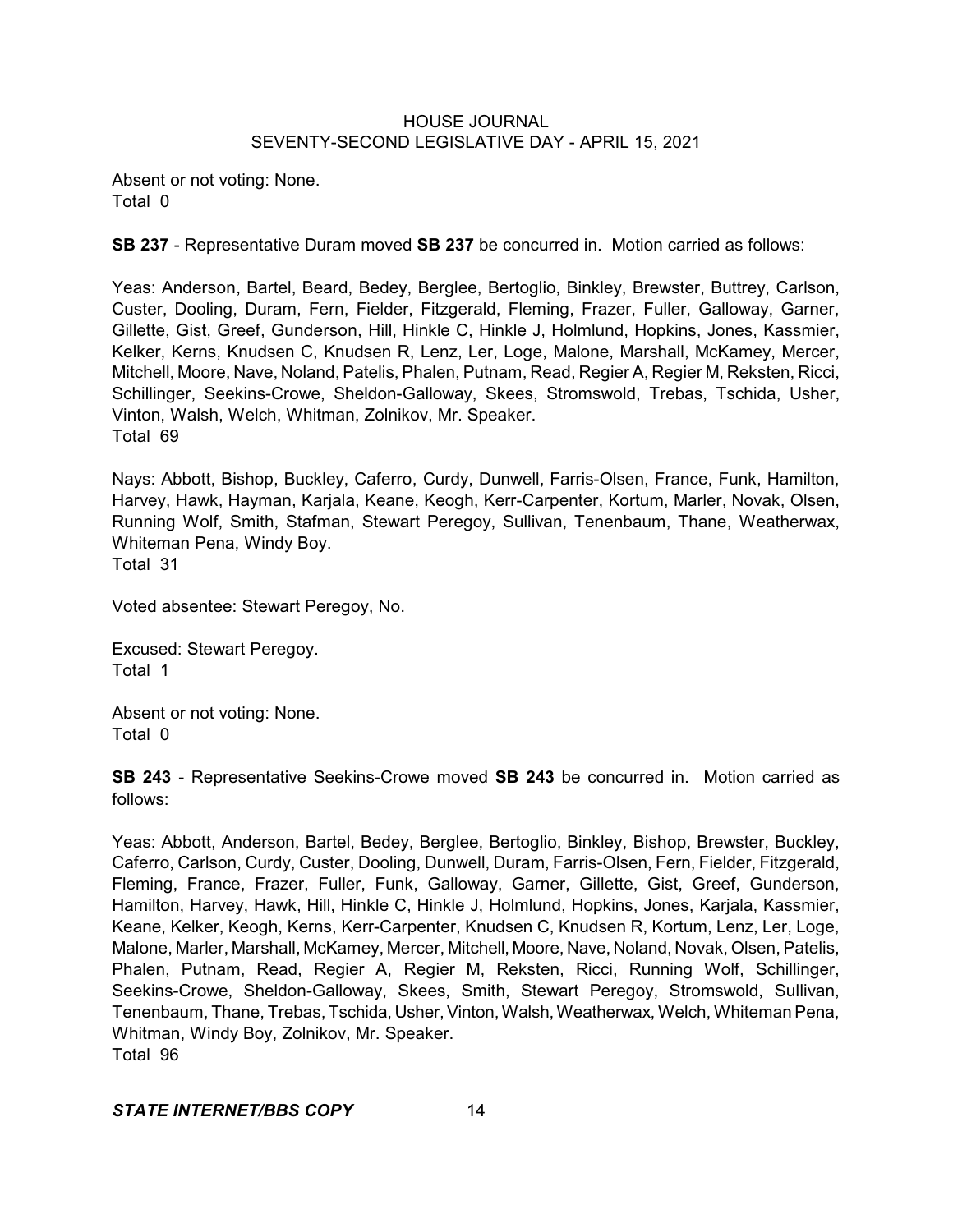Nays: Beard, Hayman. Total 2

Voted absentee: Stewart Peregoy, Aye.

Excused: Stewart Peregoy. Total 1

Absent or not voting: Buttrey, Stafman. Total 2

**HB 254** - Representative Zolnikov moved **HB 254** do pass. Motion carried as follows:

Yeas: Abbott, Berglee, Bertoglio, Binkley, Bishop, Buckley, Buttrey, Caferro, Curdy, Custer, Dunwell, Duram, Farris-Olsen, Fitzgerald, Fleming, Frazer, Funk, Galloway, Garner, Greef, Gunderson, Hamilton, Hawk, Hinkle C, Hinkle J, Holmlund, Jones, Karjala, Keogh, Kerns, Kerr-Carpenter, Knudsen C, Knudsen R, Kortum, Loge, Marshall, McKamey, Mercer, Moore, Nave, Noland, Olsen, Patelis, Phalen, Putnam, Read, Reksten, Ricci, Running Wolf, Schillinger, Seekins-Crowe, Sheldon-Galloway, Skees, Smith, Stromswold, Tenenbaum, Thane, Trebas, Usher, Vinton, Walsh, Welch, Zolnikov, Mr. Speaker. Total 64

Nays: Anderson, Bartel, Beard, Bedey, Brewster, Carlson, Dooling, Fern, Fielder, France, Fuller, Gillette, Gist, Harvey, Hayman, Hill, Hopkins, Kassmier, Keane, Kelker, Lenz, Ler, Malone, Marler, Mitchell, Novak, Regier A, Regier M, Stafman, Stewart Peregoy, Sullivan, Tschida, Weatherwax, Whiteman Pena, Whitman, Windy Boy. Total 36

Voted absentee: Stewart Peregoy, No.

Excused: Stewart Peregoy. Total 1

Absent or not voting: None. Total 0

**HB 272** - Speaker Pro Tempore Knudsen moved **HB 272** do pass. Motion carried as follows:

Yeas: Anderson, Bartel, Beard, Bedey, Berglee, Bertoglio, Binkley, Brewster, Buckley, Buttrey, Carlson, Custer, Dooling, Duram, Fielder, Fitzgerald, Fleming, Frazer, Fuller, Galloway, Garner, Gillette, Gist, Greef, Gunderson, Hill, Hinkle C, Hinkle J, Holmlund, Hopkins, Jones, Kassmier, Kerns, Kerr-Carpenter, Knudsen C, Knudsen R, Lenz, Ler, Loge, Malone, Marshall, McKamey,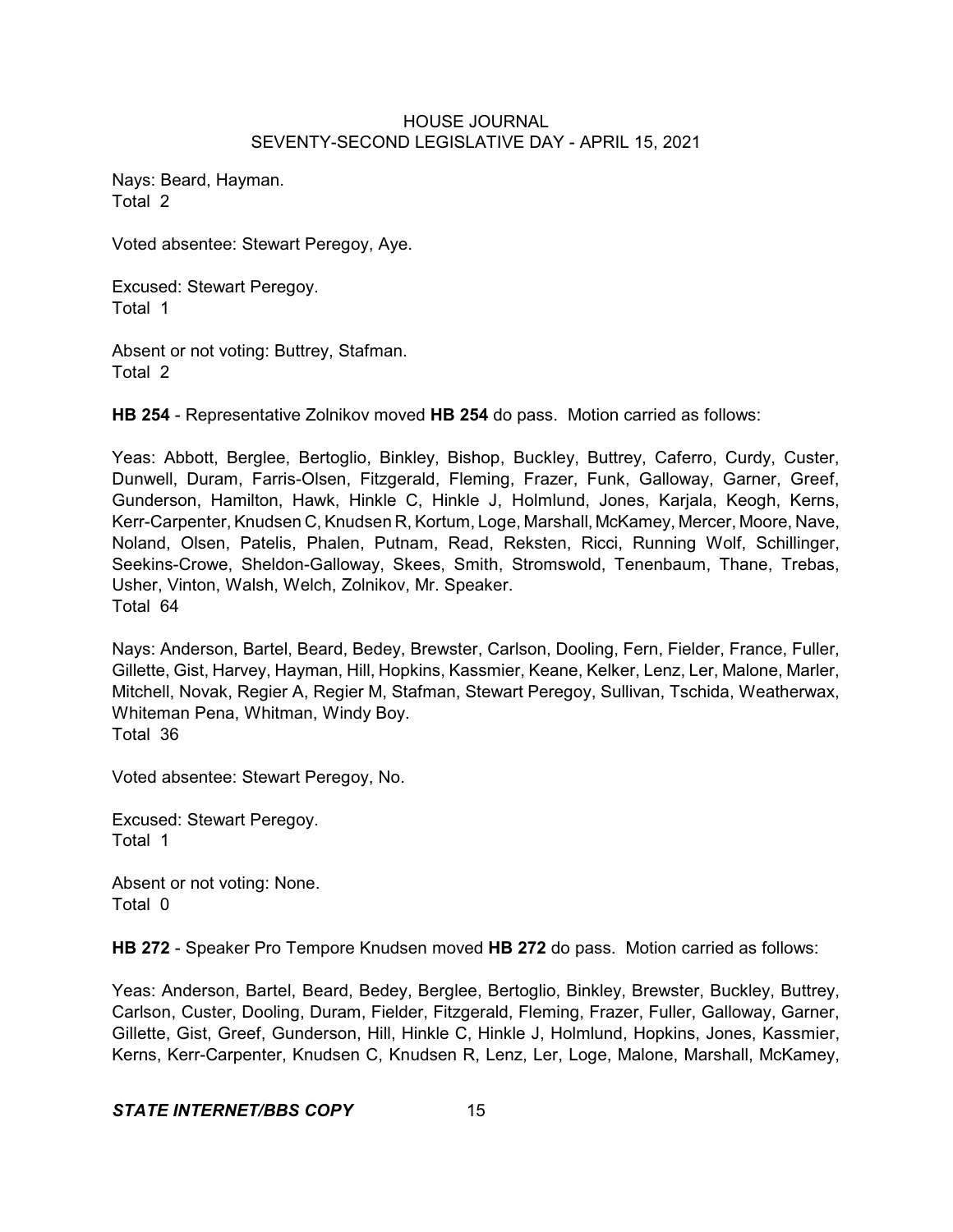Mitchell, Noland, Novak, Patelis, Phalen, Putnam, Reksten, Ricci, Schillinger, Seekins-Crowe, Sheldon-Galloway, Skees, Smith, Stromswold, Trebas, Tschida, Usher, Vinton, Walsh, Welch, Whitman, Zolnikov, Mr. Speaker. Total 65

Nays: Abbott, Bishop, Caferro, Curdy, Dunwell, Farris-Olsen, Fern, France, Funk, Hamilton, Harvey, Hawk, Hayman, Karjala, Keane, Kelker, Keogh, Kortum, Marler, Mercer, Moore, Nave, Olsen, Read, Regier A, Regier M, Running Wolf, Stafman, Stewart Peregoy, Sullivan, Tenenbaum, Thane, Weatherwax, Whiteman Pena, Windy Boy. Total 35

Voted absentee: Stewart Peregoy, No.

Excused: Stewart Peregoy. Total 1

Absent or not voting: None. Total 0

**HB 316** - Representative Stromswold moved **HB 316** do pass. Motion carried as follows:

Yeas: Anderson, Bartel, Beard, Bedey, Berglee, Bertoglio, Binkley, Brewster, Buttrey, Carlson, Custer, Dooling, Duram, Fielder, Fitzgerald, Fleming, Frazer, Fuller, Galloway, Garner, Gillette, Gist, Greef, Gunderson, Hill, Hinkle C, Hinkle J, Holmlund, Hopkins, Jones, Kassmier, Kerns, Knudsen C, Knudsen R, Lenz, Ler, Loge, Malone, Marshall, McKamey, Mitchell, Moore, Nave, Noland, Patelis, Phalen, Putnam, Read, Regier A, Regier M, Reksten, Ricci, Seekins-Crowe, Sheldon-Galloway, Skees, Stromswold, Trebas, Tschida, Usher, Vinton, Walsh, Welch, Whitman, Zolnikov, Mr. Speaker.

Total 65

Nays: Abbott, Bishop, Buckley, Caferro, Curdy, Dunwell, Farris-Olsen, Fern, France, Funk, Hamilton, Harvey, Hawk, Hayman, Karjala, Keane, Kelker, Keogh,Kerr-Carpenter, Kortum, Marler, Mercer, Novak, Olsen, Running Wolf, Schillinger, Smith, Stafman, Stewart Peregoy, Sullivan, Tenenbaum, Thane, Weatherwax, Whiteman Pena, Windy Boy. Total 35

Voted absentee: Stewart Peregoy, No.

Excused: Stewart Peregoy. Total 1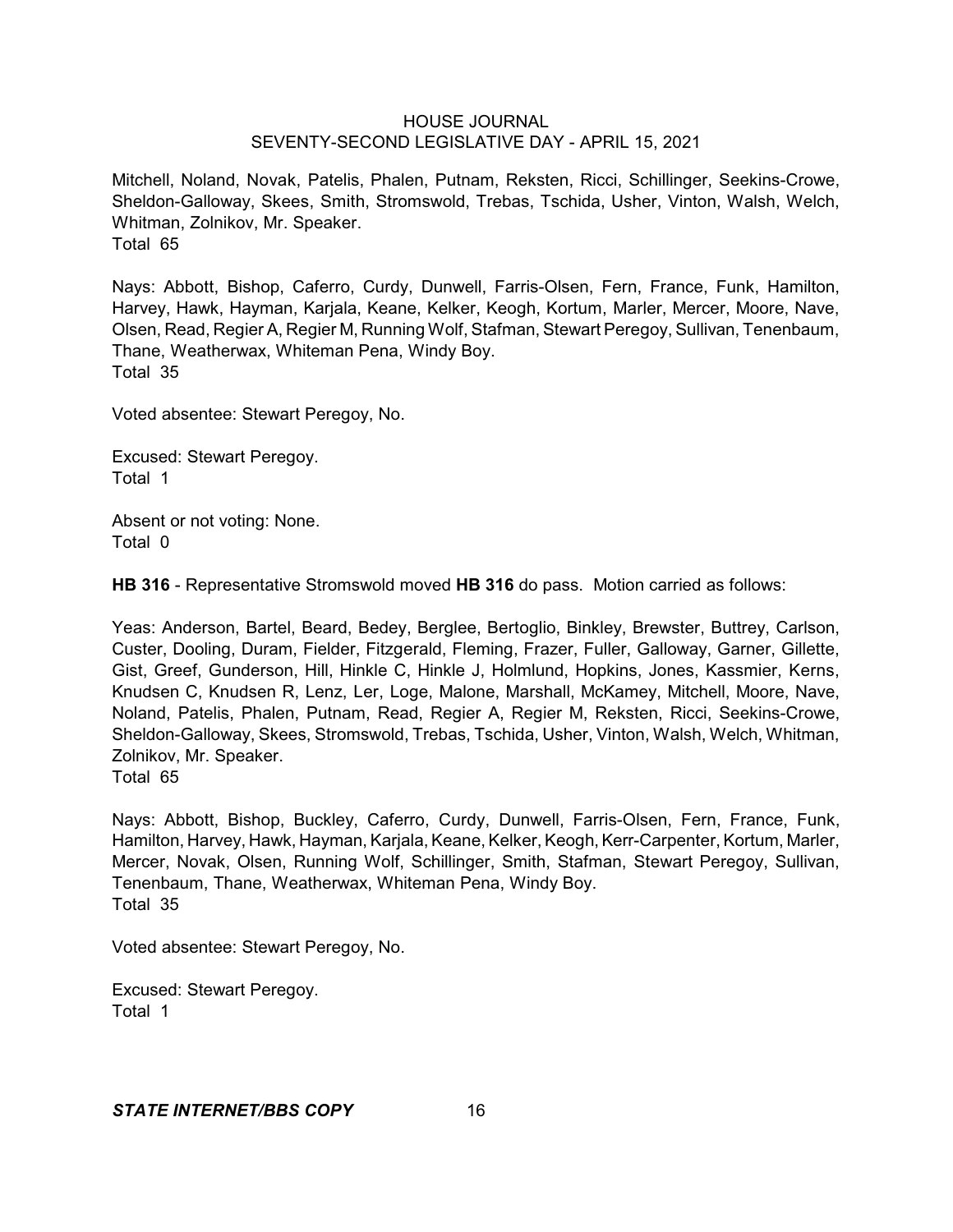Absent or not voting: None. Total 0

**HB 318** - Representative Ler moved **HB 318** do pass. Motion **failed** as follows:

Yeas: Bartel, Beard, Berglee, Binkley, Brewster, Carlson, Duram, Fielder, Fleming, Fuller, Galloway, Gillette, Gist, Gunderson, Hinkle C, Hinkle J, Jones, Kassmier, Kerns, Knudsen C, Knudsen R, Lenz, Ler, Loge, Malone, Marshall, Mitchell, Moore, Nave, Noland, Patelis, Phalen, Read, Regier A, Regier M, Reksten, Seekins-Crowe, Sheldon-Galloway, Skees, Stromswold, Trebas, Tschida, Usher, Vinton, Zolnikov, Mr. Speaker. Total 46

Nays: Abbott, Anderson, Bedey, Bertoglio, Bishop, Buckley, Buttrey, Caferro, Curdy, Custer, Dooling, Dunwell, Fern, Fitzgerald, France, Frazer, Funk, Garner, Greef, Hamilton, Harvey, Hawk, Hayman, Hill, Holmlund, Hopkins, Karjala, Keane, Kelker, Keogh, Kerr-Carpenter, Kortum, Marler, McKamey, Mercer, Novak, Olsen, Putnam, Ricci, Running Wolf, Schillinger, Smith, Stafman, Stewart Peregoy, Sullivan, Tenenbaum, Thane, Walsh, Weatherwax, Welch, Whiteman Pena, Whitman, Windy Boy.

Total 53

Voted absentee: Stewart Peregoy, No.

Excused: Stewart Peregoy. Total 1

Absent or not voting: Farris-Olsen. Total 1

**SB 332** - Representative Binkley moved **SB 332** be concurred in. Motion carried as follows:

Yeas: Bartel, Beard, Berglee, Bertoglio, Binkley, Brewster, Carlson, Duram, Fielder, Fleming, Frazer, Fuller, Galloway, Gillette, Gist, Greef, Gunderson, Hill, Hinkle C, Hinkle J, Hopkins, Kassmier, Kerns, Knudsen C, Knudsen R, Lenz, Ler, Malone, Marshall, Mercer, Mitchell, Moore, Nave, Noland, Patelis, Phalen, Read, Regier A, Regier M, Reksten, Ricci, Schillinger, Seekins-Crowe, Sheldon-Galloway, Skees, Stromswold, Trebas, Tschida, Usher, Vinton, Welch, Zolnikov, Mr. Speaker.

Total 53

Nays: Abbott, Anderson, Bedey, Bishop, Buckley, Buttrey, Caferro, Curdy, Custer, Dooling, Dunwell, Farris-Olsen, Fern, Fitzgerald, France, Funk, Garner, Hamilton, Harvey, Hawk, Hayman, Holmlund, Jones, Karjala, Keane, Kelker, Keogh, Kerr-Carpenter,Kortum, Loge, Marler, McKamey,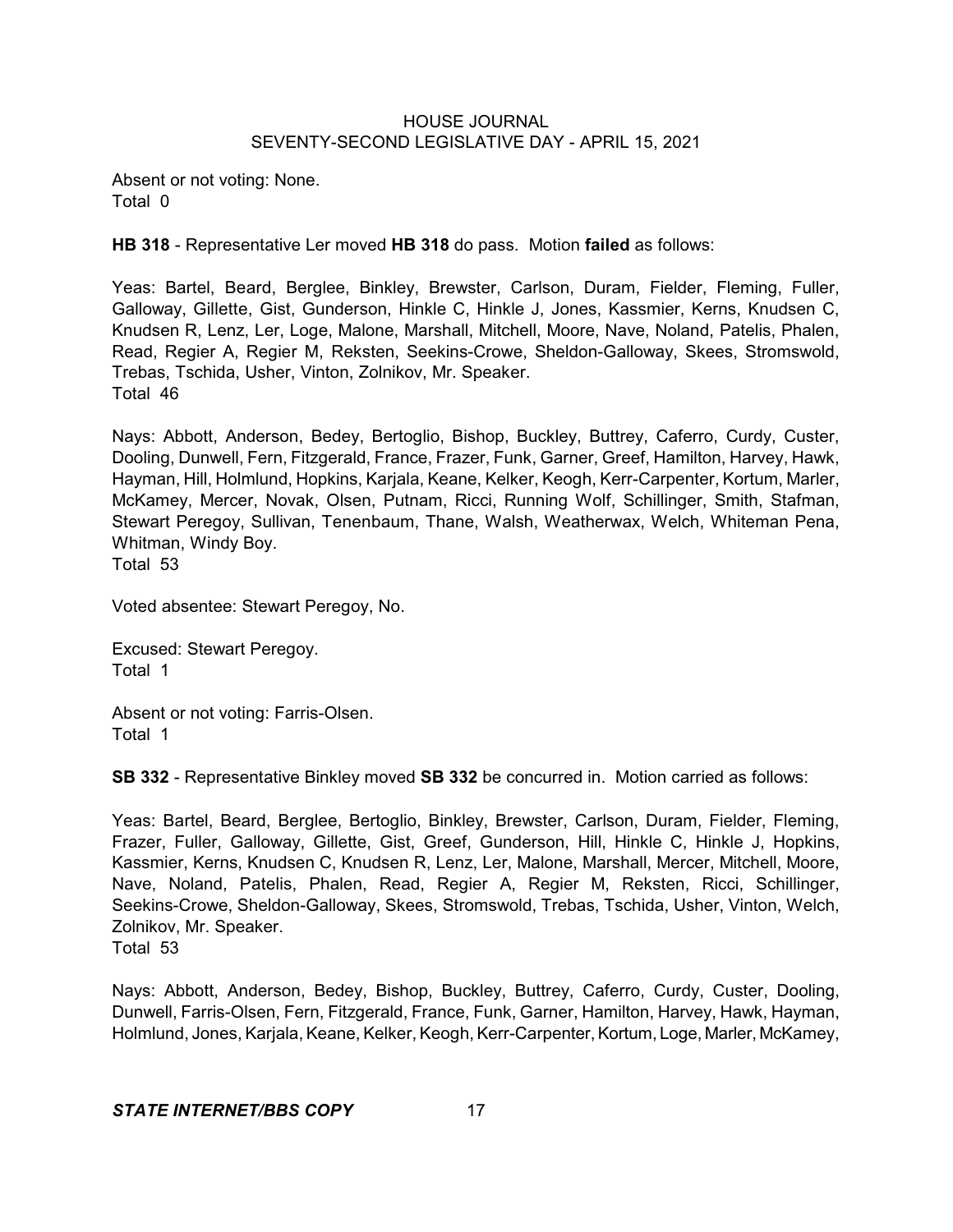Novak, Olsen, Putnam, Running Wolf, Smith, Stafman, Stewart Peregoy, Sullivan, Tenenbaum, Thane, Walsh, Weatherwax, Whiteman Pena, Whitman, Windy Boy. Total 47

Voted absentee: Stewart Peregoy, No.

Excused: Stewart Peregoy. Total 1

Absent or not voting: None. Total 0

**SB 344** - Representative Patelis moved **SB 344** be concurred in. Motion carried as follows:

Yeas: Anderson, Bartel, Bedey, Berglee, Bertoglio, Binkley, Buckley, Buttrey, Custer, Dooling, Duram, Fern, Fielder, Fitzgerald, Fleming, Frazer, Fuller, Funk, Galloway, Garner, Gillette, Gist, Greef, Gunderson, Harvey, Hawk, Hinkle C, Holmlund, Hopkins, Jones, Kassmier, Kerns, Kerr-Carpenter, Knudsen C, Knudsen R, Lenz, Ler, Loge, Malone, Marshall, McKamey, Mercer, Mitchell, Moore, Nave, Noland, Novak, Patelis, Phalen, Putnam, Read, Regier A, Regier M, Ricci, Running Wolf, Schillinger, Sheldon-Galloway, Skees, Smith, Stromswold, Trebas, Tschida, Usher, Vinton, Walsh, Welch, Zolnikov, Mr. Speaker. Total 68

Nays: Abbott, Beard, Bishop, Brewster, Caferro, Carlson, Curdy, Dunwell, Farris-Olsen, France, Hamilton, Hayman, Hill, Hinkle J, Karjala, Keane, Kelker, Keogh, Kortum, Marler, Olsen, Reksten, Seekins-Crowe, Stafman, Stewart Peregoy, Sullivan, Tenenbaum, Thane, Weatherwax, Whiteman Pena, Whitman, Windy Boy. Total 32

Voted absentee: Stewart Peregoy, No.

Excused: Stewart Peregoy. Total 1

Absent or not voting: None. Total 0

**SB 357** - Representative Buckley moved **SB 357** be concurred in. Motion carried as follows:

Yeas: Abbott, Anderson, Bartel, Beard, Bedey, Berglee, Bertoglio, Binkley, Bishop, Brewster, Buckley, Buttrey, Caferro, Carlson, Curdy, Custer, Dooling, Dunwell, Duram, Farris-Olsen, Fern, Fielder, Fitzgerald, Fleming, France, Frazer, Funk, Galloway, Garner, Gillette, Gist, Greef,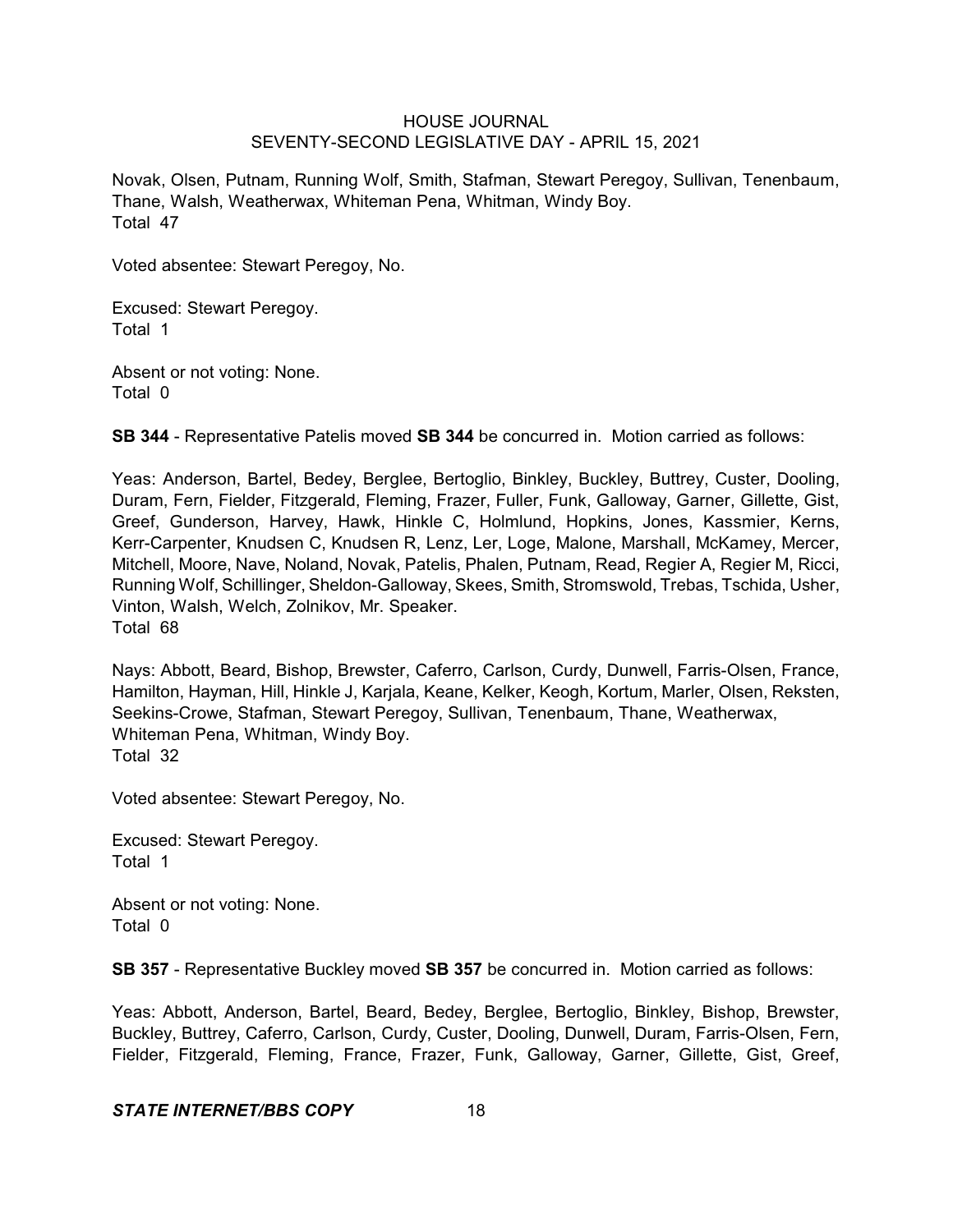Gunderson, Hamilton, Harvey, Hawk, Hayman, Hill, Hinkle C, Hinkle J, Holmlund, Hopkins, Jones, Karjala, Kassmier, Keane, Kelker, Keogh, Kerns, Kerr-Carpenter, Knudsen C, Knudsen R, Kortum, Lenz, Ler, Loge, Malone, Marler, Marshall, McKamey, Mercer, Moore, Noland, Novak, Olsen, Patelis, Phalen, Putnam, Regier A, Regier M, Ricci, Running Wolf, Schillinger, Seekins-Crowe, Sheldon-Galloway, Smith, Stafman, Stewart Peregoy, Stromswold, Sullivan, Tenenbaum, Thane, Trebas, Usher, Vinton, Walsh, Weatherwax, Welch, Whiteman Pena, Whitman, Windy Boy, Zolnikov, Mr. Speaker.

Total 93

Nays: Fuller, Mitchell, Nave, Read, Reksten, Skees, Tschida. Total 7

Voted absentee: Stewart Peregoy, Aye.

Excused: Stewart Peregoy. Total 1

Absent or not voting: None. Total 0

**SB 365** - Representative A. Regier moved **SB 365** be concurred in. Motion carried as follows:

Yeas: Abbott, Anderson, Bartel, Beard, Bedey, Berglee, Bertoglio, Binkley, Bishop, Brewster, Buckley, Buttrey, Caferro, Carlson, Curdy, Custer, Dooling, Dunwell, Duram, Farris-Olsen, Fern, Fielder, Fitzgerald, Fleming, France, Frazer, Fuller, Funk, Galloway, Garner, Gillette, Gist, Greef, Gunderson, Hamilton, Harvey, Hawk, Hayman, Hill, Hinkle C, Hinkle J, Holmlund, Hopkins, Jones, Karjala, Kassmier, Keane, Kelker, Keogh, Kerns, Kerr-Carpenter, Knudsen C, Knudsen R, Kortum, Lenz, Ler, Loge, Malone, Marler, Marshall, McKamey, Mercer, Mitchell, Moore, Nave, Noland, Novak, Patelis, Phalen, Putnam, Read, Regier A, Regier M, Reksten, Ricci, Running Wolf, Schillinger, Seekins-Crowe, Sheldon-Galloway, Skees, Smith, Stafman, Stewart Peregoy, Stromswold, Sullivan, Tenenbaum, Thane, Trebas, Tschida, Usher, Vinton, Walsh, Weatherwax, Welch, Whiteman Pena, Whitman, Windy Boy, Zolnikov, Mr. Speaker. Total 99

Nays: Olsen. Total 1

Voted absentee: Stewart Peregoy, Aye.

Excused: Stewart Peregoy. Total 1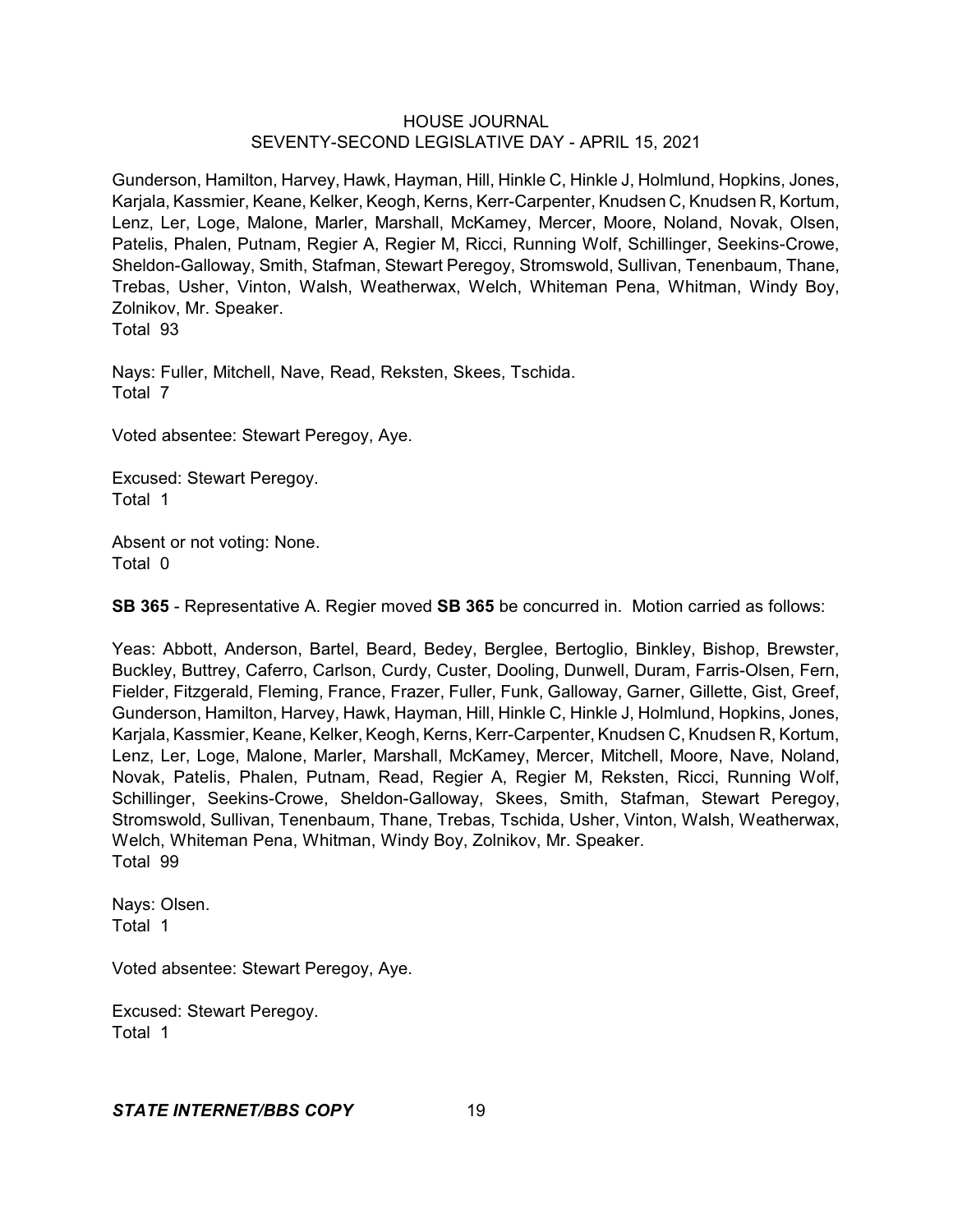Absent or not voting: None. Total 0

Majority Leader Vinton moved the Committee rise and report. Motion carried. Committee arose. House resumed. Mr. Speaker presiding. Chair Hopkins moved the Committee of the Whole report be adopted. Report adopted as follows:

Yeas: Abbott, Anderson, Bartel, Beard, Bedey, Berglee, Bertoglio, Binkley, Bishop, Brewster, Buckley, Buttrey, Caferro, Carlson, Curdy, Custer, Dooling, Dunwell, Duram, Farris-Olsen, Fielder, Fitzgerald, Fleming, France, Frazer, Fuller, Funk, Galloway, Garner, Gillette, Gist, Greef, Gunderson, Hamilton, Harvey, Hawk, Hayman, Hill, Hinkle C, Hinkle J, Holmlund, Hopkins, Jones, Kassmier, Keane, Kelker, Keogh, Kerns, Kerr-Carpenter, Knudsen C, Knudsen R, Lenz, Ler, Loge, Malone, Marler, Marshall, McKamey, Mitchell, Moore, Nave, Noland, Novak, Patelis, Phalen, Putnam, Regier A, Regier M, Reksten, Ricci, Running Wolf, Schillinger, Seekins-Crowe, Sheldon-Galloway, Skees, Smith, Stafman, Stromswold, Sullivan, Tenenbaum, Thane, Trebas, Tschida, Usher, Vinton, Walsh, Weatherwax, Welch, Whiteman Pena, Whitman, Zolnikov. Total 91

Nays: Karjala, Olsen, Windy Boy. Total 3

Voted absentee: None.

Excused: Stewart Peregoy. Total 1

Absent or not voting: Fern, Kortum, Mercer, Read, Mr. Speaker. Total 5

# **THIRD READING OF BILLS**

The following bills having been read three several times, title and history agreed to, were disposed of in the following manner:

**SB 165** concurred in as follows:

Yeas: Bartel, Beard, Berglee, Bertoglio, Binkley, Brewster, Buttrey, Carlson, Dooling, Duram, Fielder, Fleming, Frazer, Fuller, Galloway, Garner, Gillette, Gist, Gunderson, Hill, Hinkle C, Hinkle J, Hopkins, Jones, Kerns, Knudsen C, Knudsen R, Lenz, Ler, Malone, Marshall, McKamey, Mercer, Mitchell, Moore, Nave, Noland, Patelis, Phalen, Putnam, Read, Regier A, Regier M, Reksten, Ricci,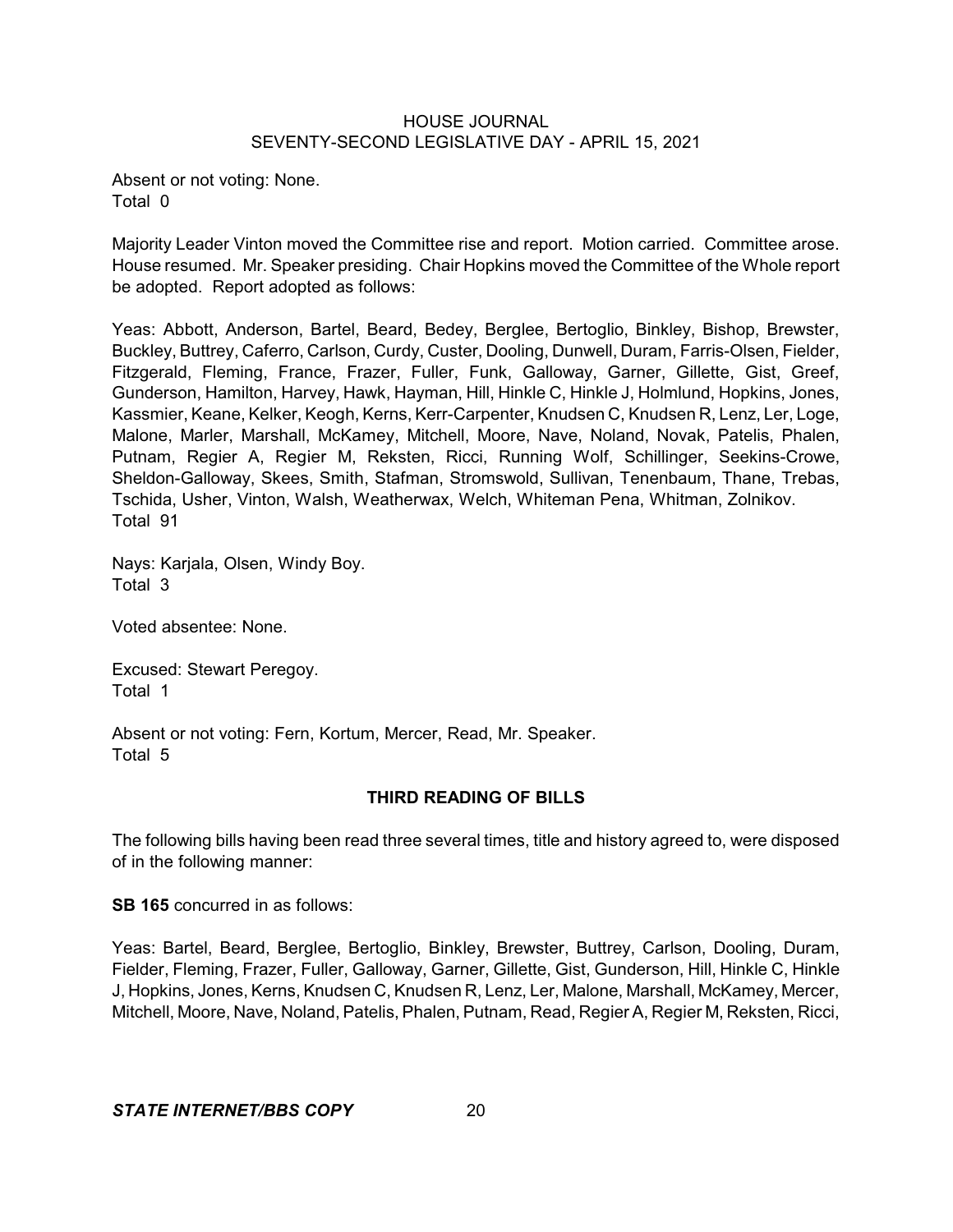Schillinger, Seekins-Crowe, Sheldon-Galloway, Skees, Stromswold, Trebas, Tschida, Usher, Vinton, Walsh, Whitman, Zolnikov. Total 57

Nays: Abbott, Anderson, Bedey, Bishop, Buckley, Caferro, Curdy, Custer, Dunwell, Farris-Olsen, Fern, Fitzgerald, France, Funk, Greef, Hamilton, Harvey, Hawk, Hayman, Holmlund, Karjala, Kassmier, Keane, Kelker, Keogh, Kerr-Carpenter, Kortum, Loge, Marler, Novak, Olsen, Running Wolf, Smith, Stafman, Sullivan, Tenenbaum, Thane, Weatherwax, Welch, Whiteman Pena, Windy Boy. Total 41

Voted absentee: None.

Excused: Stewart Peregoy. Total 1

Absent or not voting: Mr. Speaker. Total 1

**SB 172** concurred in as follows:

Yeas: Anderson, Bartel, Beard, Bedey, Berglee, Bertoglio, Binkley, Brewster, Buttrey, Carlson, Custer, Dooling, Duram, Fielder, Fleming, Frazer, Fuller, Galloway, Garner, Gillette, Gist, Greef, Gunderson, Hill, Hinkle C, Hinkle J, Holmlund, Hopkins, Jones, Kassmier, Kerns, Knudsen C, Knudsen R, Lenz, Ler, Loge, Malone, Marshall, McKamey, Mercer, Mitchell, Moore, Nave, Noland, Patelis, Phalen, Putnam, Read, Regier A, Regier M, Reksten, Ricci, Schillinger, Seekins-Crowe, Sheldon-Galloway, Skees, Stromswold, Trebas, Tschida, Usher, Vinton, Walsh, Welch, Whitman, Zolnikov, Mr. Speaker.

Total 66

Nays: Abbott, Bishop, Buckley, Caferro, Curdy, Dunwell, Farris-Olsen, Fern, Fitzgerald, France, Funk, Hamilton, Harvey, Hawk, Hayman, Karjala, Keane, Kelker, Keogh, Kerr-Carpenter, Kortum, Marler, Novak, Olsen, Running Wolf, Smith, Stafman, Sullivan, Tenenbaum, Thane, Weatherwax, Whiteman Pena, Windy Boy. Total 33

Voted absentee: None.

Excused: Stewart Peregoy. Total 1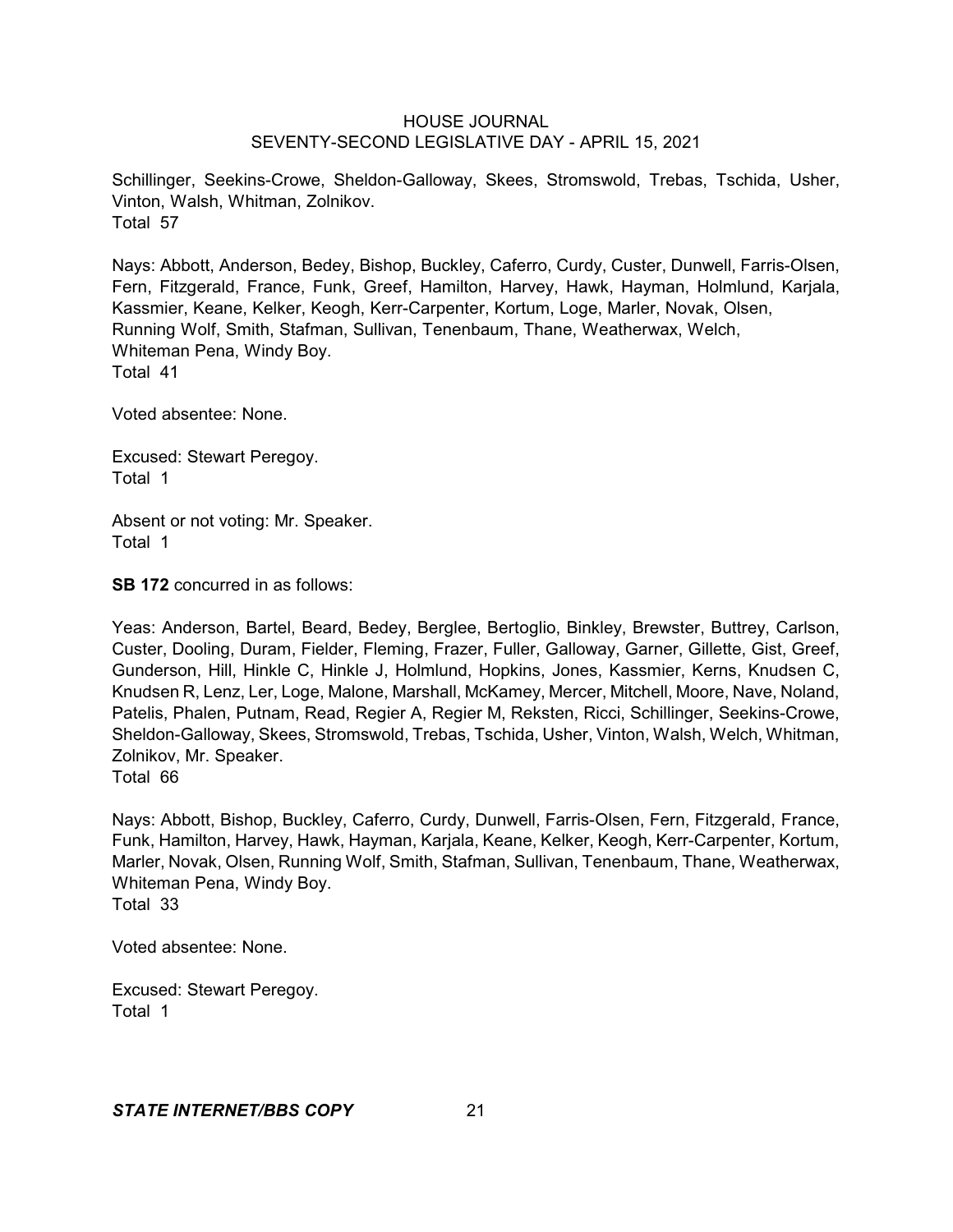Absent or not voting: None. Total 0

**SB 173** concurred in as follows:

Yeas: Anderson, Bartel, Beard, Berglee, Bertoglio, Binkley, Brewster, Buttrey, Carlson, Dooling, Duram, Fielder, Fitzgerald, Fleming, Frazer, Fuller, Galloway, Garner, Gillette, Gist, Greef, Gunderson, Hill, Hinkle C, Hinkle J, Holmlund, Hopkins, Jones, Kassmier, Kerns, Knudsen C, Knudsen R, Lenz, Ler, Loge, Malone, Marshall, Mercer, Mitchell, Moore, Nave, Noland, Patelis, Phalen, Putnam, Read, Regier A, Regier M, Reksten, Ricci, Schillinger, Seekins-Crowe, Sheldon-Galloway, Skees, Stromswold, Trebas, Tschida, Usher, Vinton, Walsh, Whitman, Zolnikov, Mr. Speaker.

Total 63

Nays: Abbott, Bedey, Bishop, Buckley, Caferro, Curdy, Custer, Dunwell, Farris-Olsen, Fern, France, Funk, Hamilton, Harvey, Hawk, Hayman, Karjala, Keane, Kelker, Keogh, Kerr-Carpenter, Kortum, Marler, McKamey, Novak, Olsen, Running Wolf, Smith, Stafman, Sullivan, Tenenbaum, Thane, Weatherwax, Welch, Whiteman Pena, Windy Boy. Total 36

Voted absentee: None.

Excused: Stewart Peregoy. Total 1

Absent or not voting: None. Total 0

**SB 185** concurred in as follows:

Yeas: Anderson, Bartel, Beard, Bedey, Berglee, Bertoglio, Binkley, Brewster, Buttrey, Carlson, Dooling, Duram, Fielder, Fitzgerald, Fleming, Frazer, Fuller, Galloway, Garner, Gillette, Gist, Greef, Gunderson, Hill, Hinkle C, Hinkle J, Holmlund, Hopkins, Jones, Kassmier, Kerns, Knudsen C, Knudsen R, Lenz, Ler, Loge, Malone, Marshall, McKamey, Mercer, Mitchell, Moore, Nave, Noland, Patelis, Phalen, Putnam, Read, Regier A, Regier M, Reksten, Ricci, Schillinger, Seekins-Crowe, Sheldon-Galloway, Skees, Stromswold, Trebas, Tschida, Usher, Vinton, Walsh, Welch, Whitman, Zolnikov, Mr. Speaker. Total 66

Nays: Abbott, Bishop, Buckley, Caferro, Curdy, Custer, Dunwell, Farris-Olsen, Fern, France, Funk, Hamilton, Harvey, Hawk, Hayman, Karjala, Keane, Kelker, Keogh,Kerr-Carpenter, Kortum, Marler,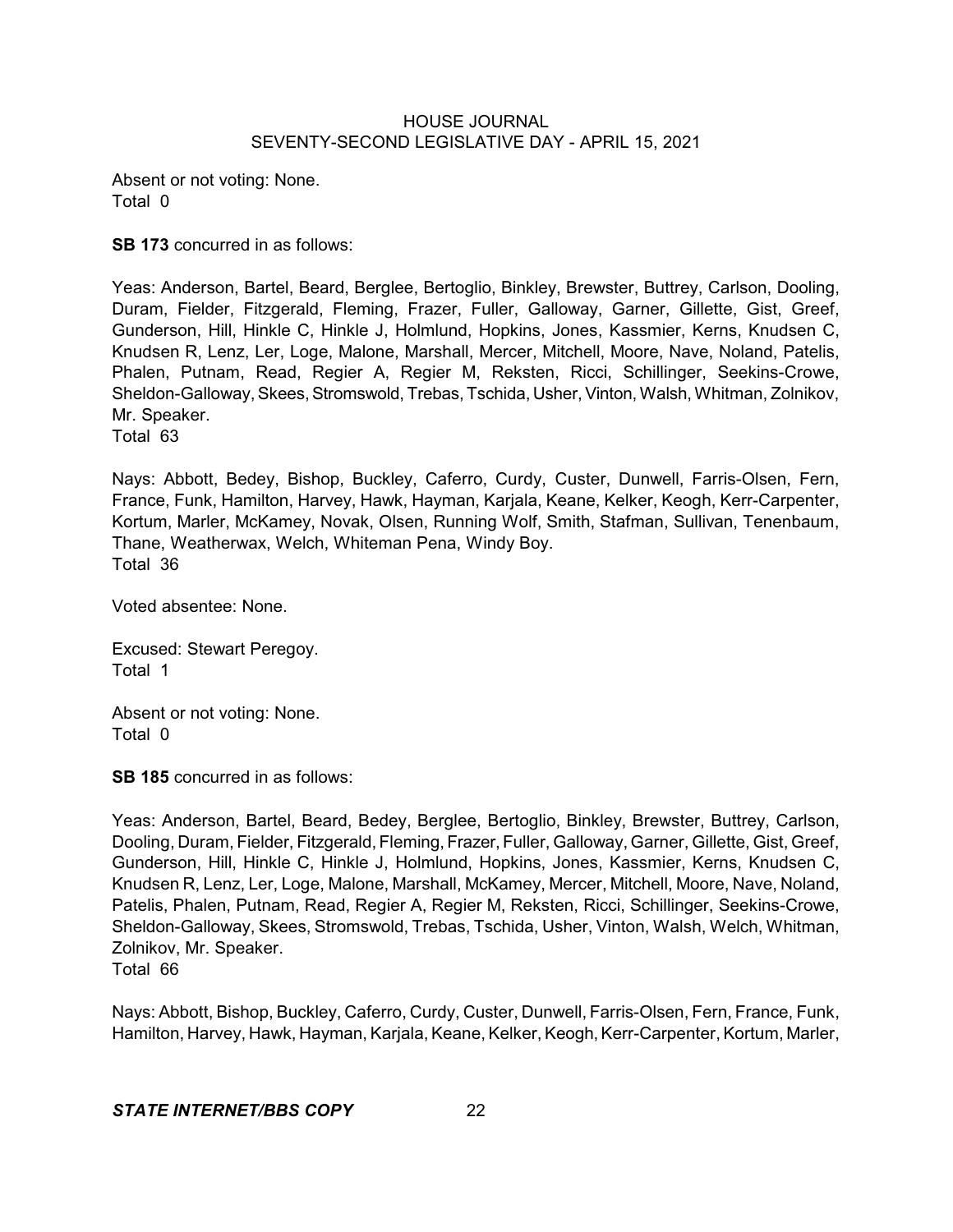Novak, Olsen, Running Wolf, Smith, Stafman, Sullivan, Tenenbaum, Thane, Weatherwax, Whiteman Pena, Windy Boy. Total 33

Voted absentee: None.

Excused: Stewart Peregoy. Total 1

Absent or not voting: None. Total 0

**SJR 1** concurred in as follows:

Yeas: Anderson, Bartel, Beard, Bedey, Berglee, Bertoglio, Binkley, Brewster, Buttrey, Carlson, Custer, Dooling, Duram, Fielder, Fitzgerald, Fleming, Frazer, Fuller, Galloway, Garner, Gillette, Gist, Greef, Gunderson, Hill, Hinkle C, Hinkle J, Holmlund, Hopkins, Jones, Kassmier, Kerns, Knudsen C, Knudsen R, Lenz, Ler, Loge, Malone, Marshall, McKamey, Mercer, Mitchell, Moore, Nave, Noland, Patelis, Phalen, Putnam, Read, Regier A, Regier M, Reksten, Ricci, Schillinger, Seekins-Crowe, Sheldon-Galloway, Skees, Stromswold, Trebas, Tschida, Usher, Vinton, Walsh, Welch, Whitman, Zolnikov, Mr. Speaker. Total 67

Nays: Abbott, Bishop, Buckley, Caferro, Curdy, Dunwell, Farris-Olsen, Fern, France, Funk, Hamilton, Harvey, Hawk, Hayman, Karjala, Keane, Kelker, Keogh, Kerr-Carpenter, Kortum, Marler, Novak, Olsen, Running Wolf, Smith, Stafman, Sullivan, Tenenbaum, Thane, Weatherwax, Whiteman Pena, Windy Boy. Total 32

Voted absentee: None.

Excused: Stewart Peregoy. Total 1

Absent or not voting: None. Total 0

**SJR 7** concurred in as follows:

Yeas: Anderson, Bartel, Beard, Bedey, Berglee, Bertoglio, Binkley, Brewster, Buttrey, Carlson, Custer, Dooling, Duram, Fielder, Fitzgerald, Fleming, Frazer, Fuller, Galloway, Garner, Gillette, Gist, Greef, Gunderson, Hill, Hinkle C, Hinkle J, Holmlund, Hopkins, Jones, Kassmier, Keane,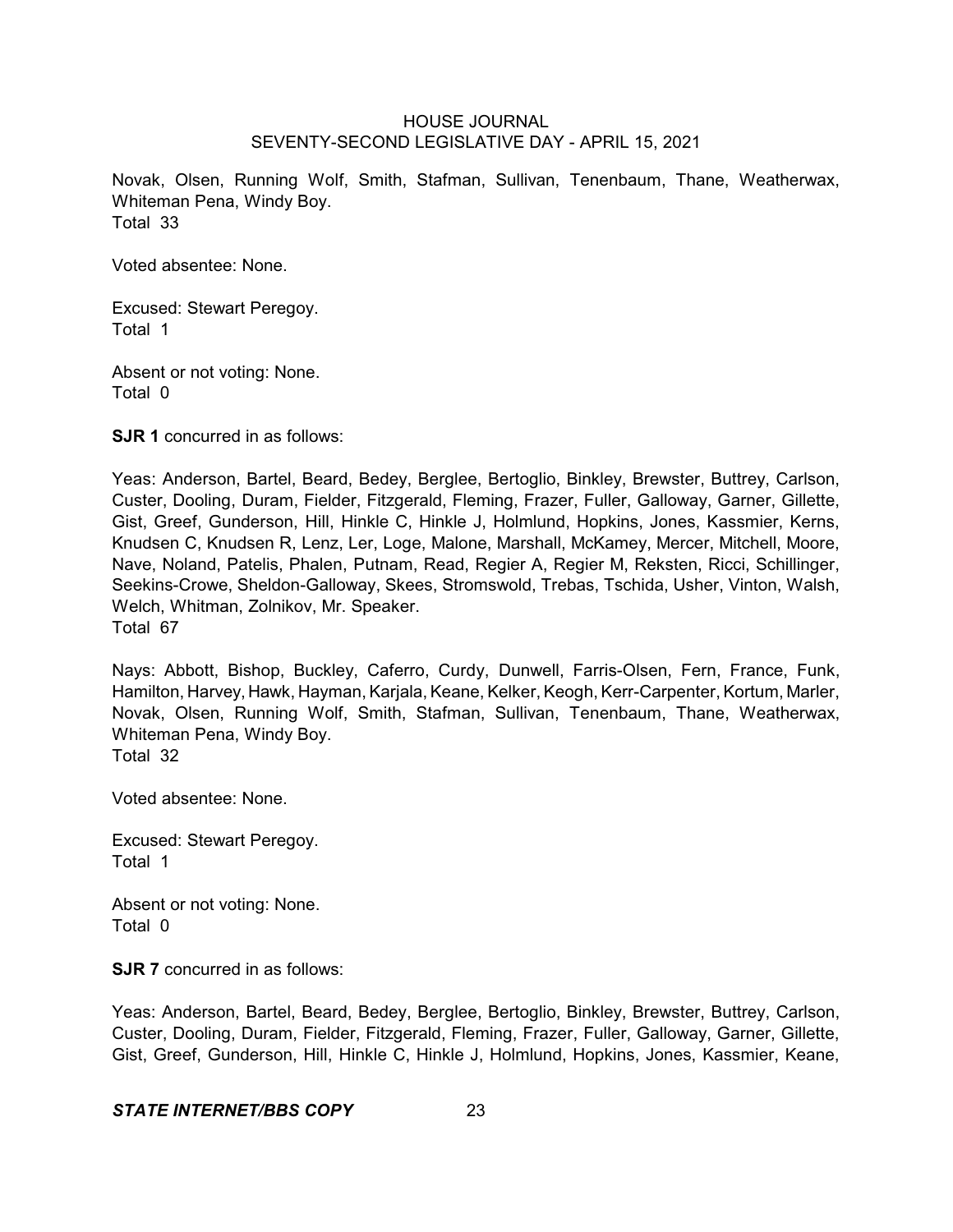Kerns, Knudsen C, Knudsen R, Lenz, Ler, Loge, Malone, Marshall, McKamey, Mercer, Mitchell, Moore, Nave, Noland, Patelis, Phalen, Putnam, Read, Regier A, Regier M, Reksten, Ricci, Schillinger, Seekins-Crowe, Sheldon-Galloway, Skees, Stromswold, Trebas, Tschida, Usher, Vinton, Walsh, Welch, Whitman, Zolnikov, Mr. Speaker. Total 68

Nays: Abbott, Bishop, Buckley, Caferro, Curdy, Dunwell, Farris-Olsen, Fern, France, Funk, Hamilton, Harvey, Hawk, Hayman, Karjala, Kelker, Keogh, Kerr-Carpenter, Kortum, Marler, Novak, Olsen, Running Wolf, Smith, Stafman, Sullivan, Tenenbaum, Thane, Weatherwax, Whiteman Pena, Windy Boy. Total 31

Voted absentee: None.

Excused: Stewart Peregoy. Total 1

Absent or not voting: None. Total 0

**SJR 17** concurred in as follows:

Yeas: Abbott, Bedey, Berglee, Bertoglio, Binkley, Bishop, Brewster, Buckley, Buttrey, Caferro, Curdy, Custer, Dunwell, Duram, Farris-Olsen, Fitzgerald, Fleming, Frazer, Funk, Garner, Greef, Gunderson, Hamilton, Hawk, Hinkle C, Hinkle J, Holmlund, Hopkins, Jones, Karjala, Kerns, Kerr-Carpenter, Knudsen C, Knudsen R, Kortum, Ler, Malone, Marshall, McKamey, Mercer, Moore, Nave, Noland, Novak, Olsen, Patelis, Phalen, Putnam, Read, Ricci, Running Wolf, Schillinger, Seekins-Crowe, Sheldon-Galloway, Smith, Stromswold, Sullivan, Tenenbaum, Thane, Trebas, Tschida, Vinton, Walsh, Welch, Whitman, Zolnikov, Mr. Speaker. Total 67

Nays: Anderson, Bartel, Beard, Carlson, Dooling, Fern, Fielder, France, Fuller, Galloway, Gillette, Gist, Harvey, Hayman, Hill, Kassmier, Keane, Kelker, Keogh, Lenz, Marler, Mitchell, Regier A, Regier M, Reksten, Skees, Stafman, Usher, Weatherwax, Whiteman Pena, Windy Boy. Total 31

Voted absentee: None.

Excused: Stewart Peregoy. Total 1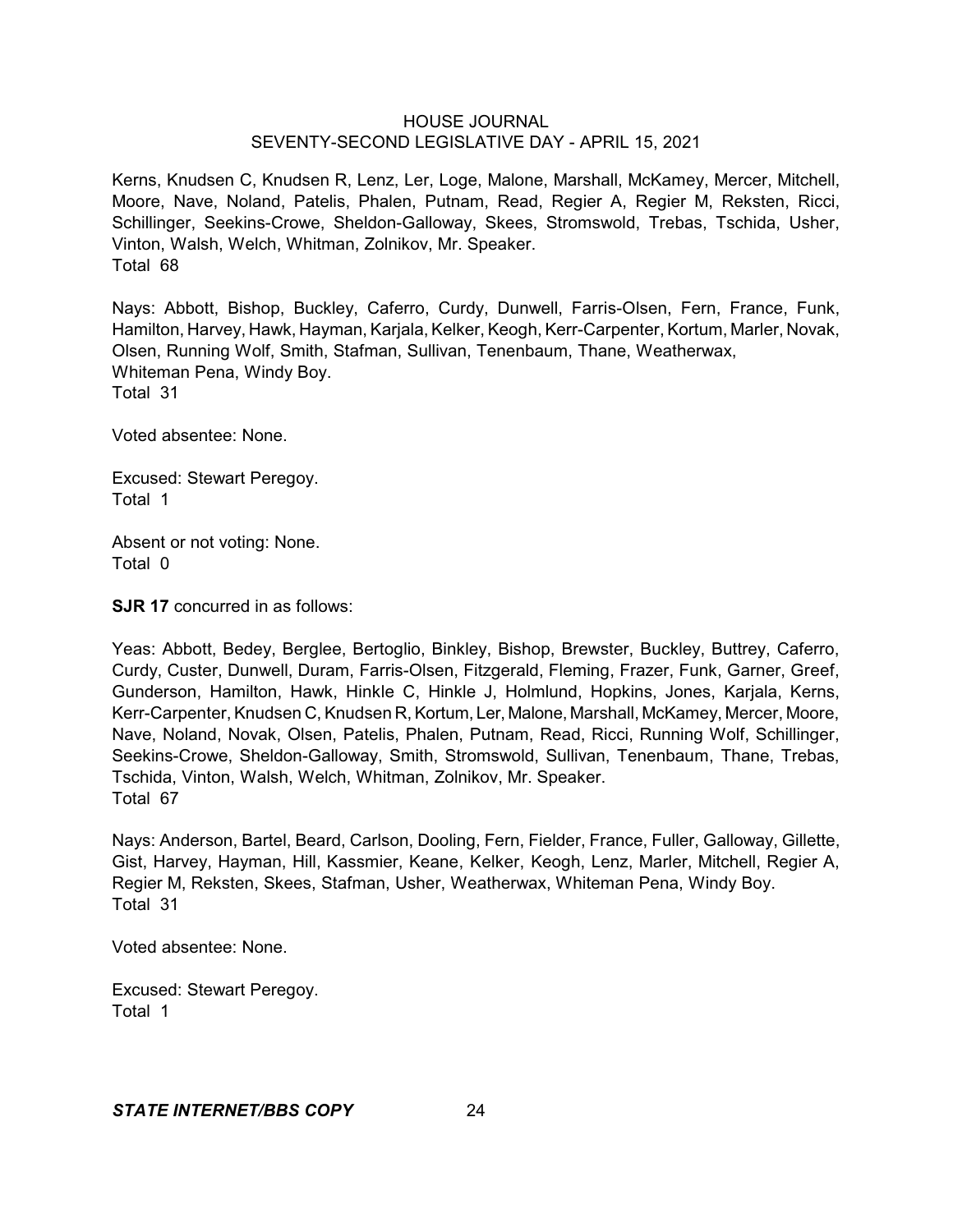Absent or not voting: Loge. Total 1

**SJR 18** concurred in as follows:

Yeas: Anderson, Bartel, Beard, Bedey, Berglee, Bertoglio, Binkley, Brewster, Buckley, Buttrey, Carlson, Custer, Dooling, Duram, Fielder, Fitzgerald, Fleming, Frazer, Fuller, Galloway, Garner, Gillette, Gist, Greef, Gunderson, Hill, Hinkle C, Hinkle J, Holmlund, Hopkins, Jones, Kassmier, Kerns, Knudsen C, Knudsen R, Lenz, Ler, Loge, Malone, Marshall, McKamey, Mercer, Mitchell, Moore, Nave, Noland, Patelis, Phalen, Putnam, Read, Regier A, Regier M, Reksten, Ricci, Schillinger, Seekins-Crowe, Sheldon-Galloway, Skees, Stromswold, Trebas, Tschida, Usher, Vinton, Walsh, Welch, Whitman, Zolnikov, Mr. Speaker. Total 68

Nays: Abbott, Bishop, Caferro, Curdy, Dunwell, Farris-Olsen, Fern, France, Funk, Hamilton, Harvey, Hawk, Hayman, Karjala, Keane, Kelker, Keogh, Kerr-Carpenter, Kortum, Marler, Novak, Olsen, Running Wolf, Smith, Stafman, Sullivan, Tenenbaum, Thane, Weatherwax, Whiteman Pena, Windy Boy. Total 31

Voted absentee: None.

Excused: Stewart Peregoy. Total 1

Absent or not voting: None. Total 0

### **UNFINISHED BUSINESS**

Mr. Speaker, I move that the following undersigned name be **ADDED** as sponsor to **HJR 32**. Motion carried.

**HJR 32** (E. Stafman, Chief Sponsor) F. Fleming, D. Tenenbaum.